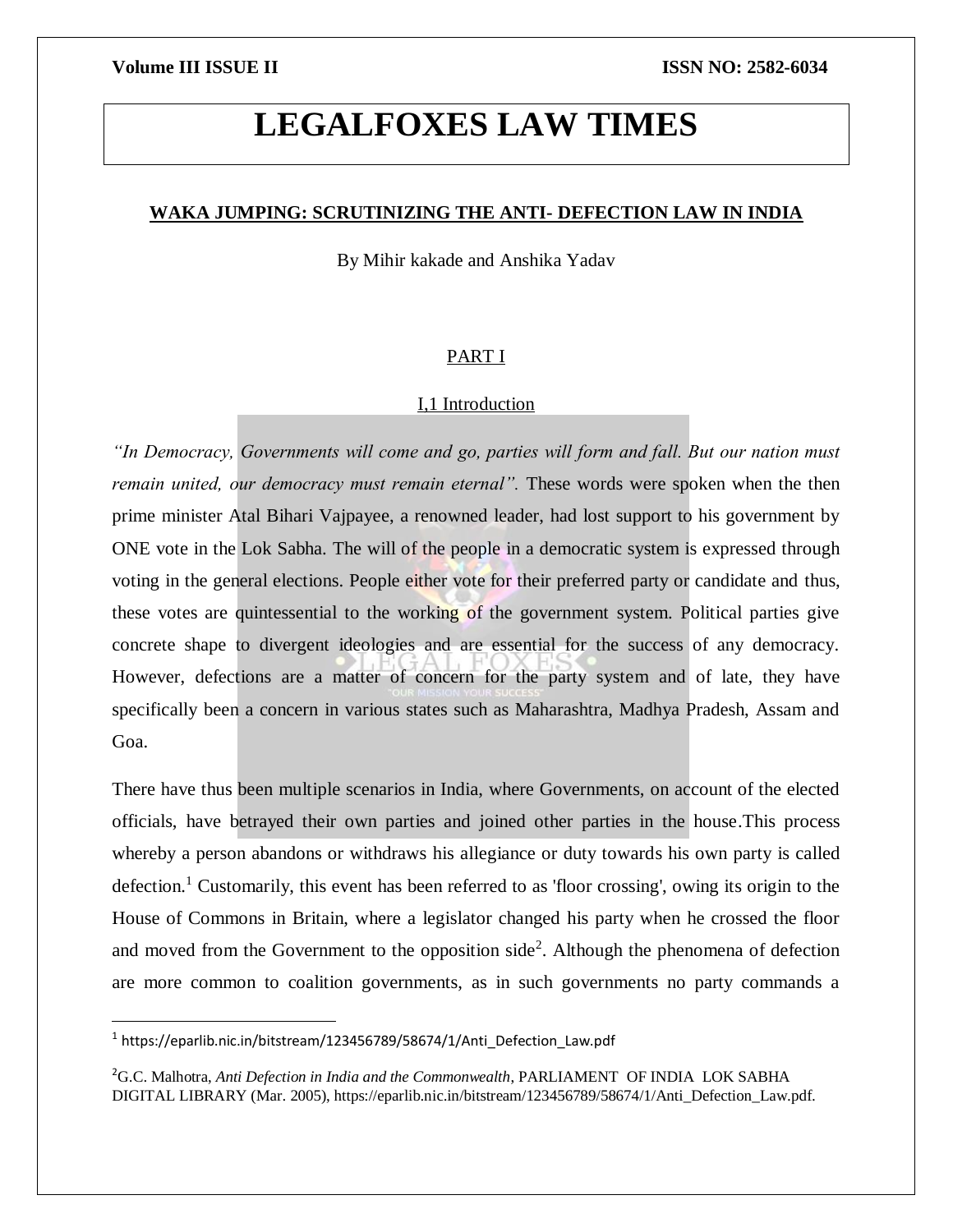majority, some parties agree to form a coalition government on the basis of a common minimum programme. Sometimes, political parties even form a pre-poll alliance. In such a situation, defection by a few members reduces the coalition government into a minority. Defection may take place on various grounds, but be that as it may, defection or changing of affiliation is a political reality in a democratic polity and more so, in a parliamentary polity.

The effects of defection are (not limited to) the following:

- 1. It reduces the confidence of the voters in not only the candidate but the political party on a whole.
- 2. This in turn affects the entire democratic framework as this brings a situation wherein the faith of the people is shaken and therefore, they would refrain from the fundamental exercise of voting that is the backbone of the country's governance.
- 3. More often than not, it is unfair to the party from which the candidate defects if it is based on money consideration and not individual decision making.
- 4. It leads to enhanced corruption and related unfaithful practices which destroy the foundations of democracy.

 Thus, the paper aims to understand the anti-defection system in the country and the robustness EGAL FOX of the same.

# I.2 Research Statement

The paper is an attempt to primarily analyze the effectiveness of the Anti - Defection mechanism present in India. The paper mainly delves upon the contentious constitutional issues pertaining to the law related to combating the problem of defection within the political framework of the country and suggestive modifications in the existing system to deal with the problem effectively by means of analysis of other anti defection models prevalent across the globe.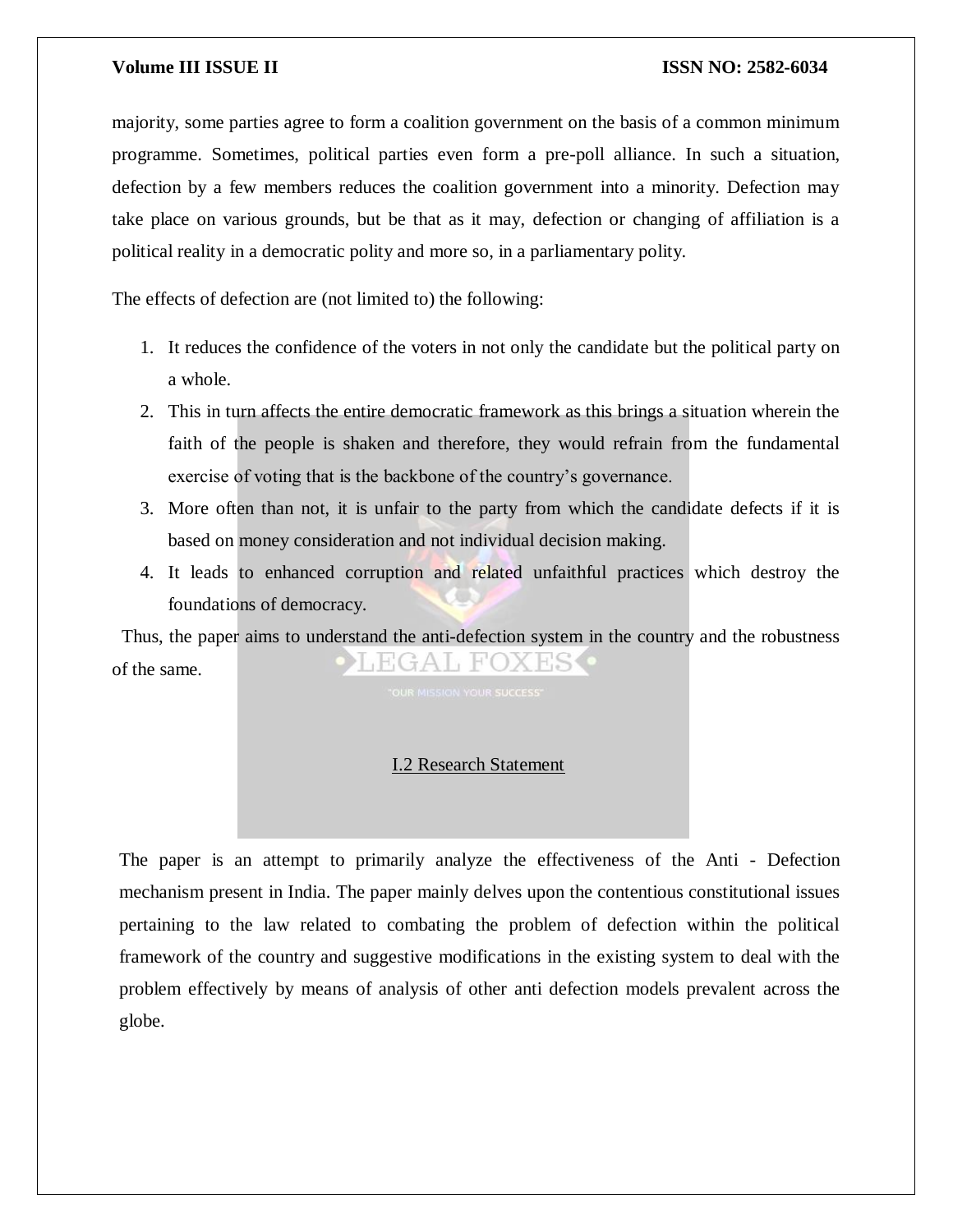$\overline{\phantom{a}}$ 

# I.3 Literature Review

Elaborate studies have been made in the field of anti-defection law in India. Some of these studies have limited their scope to identifying problems related to the legislation, problems/ issues arising out of the present law, areas which need to be addressed.<sup>3</sup> The problems have been analyzed at length in various notable works by authors after carefully setting forth judicial pronouncements related to the same as well. Thus, there was sufficient data available by notable authors regarding challenges, constitutional issues, pronouncements and some suggestions in line with those.<sup>4</sup> An extremely elaborate study has been done to cover all aspects pertaining to defection including the global position on the same, instances of defection, statistical data to support it.<sup>5</sup> The present research paper only takes a step ahead in line with all these noteworthy works by authors by covering present instances and dealing with "defection on the rise" and the suggestive remarks of authors to counter this menace which still persists. Some constitutional concepts which have gained prevalence only later in time than the works of these authors above have also been highlighted in the context of the anti-defection law as a means to strengthen the position that the instant paper tries to vouch suggestively, i.e.- *the amendment of the law* suitably.

# PART II

# II.1 JAMMU KASHMIR- A Paradise on earth where defection law is stringent

https://www.latestlaws.com/wp-content/uploads/2018/07/The-Anti-Defection-Law-in-India-By-Sakshi-Rewaria.pdf.

<sup>3</sup>Anirudh Barman, *The Anti Defection Law- Intent and Impact Background note for the conference on effective legislatures*, PRS LEGISLATIVE RESEARCH (Nov. 23, 2009),

https://www.prsindia.org/sites/default/files/parliament\_or\_policy\_pdfs/1370583077\_Anti-Defection%20Law.pdf.

<sup>4</sup>Sakshi Rewaria, *Analysis of Anti Defection Laws in India*, LATESTLAWS (Jul. 2018),

<sup>5</sup>G.C. Malhotra, *Anti Defection in India and the Commonwealth*, PARLIAMENT OF INDIA LOK SABHA DIGITAL LIBRARY (Mar. 2005), https://eparlib.nic.in/bitstream/123456789/58674/1/Anti\_Defection\_Law.pdf.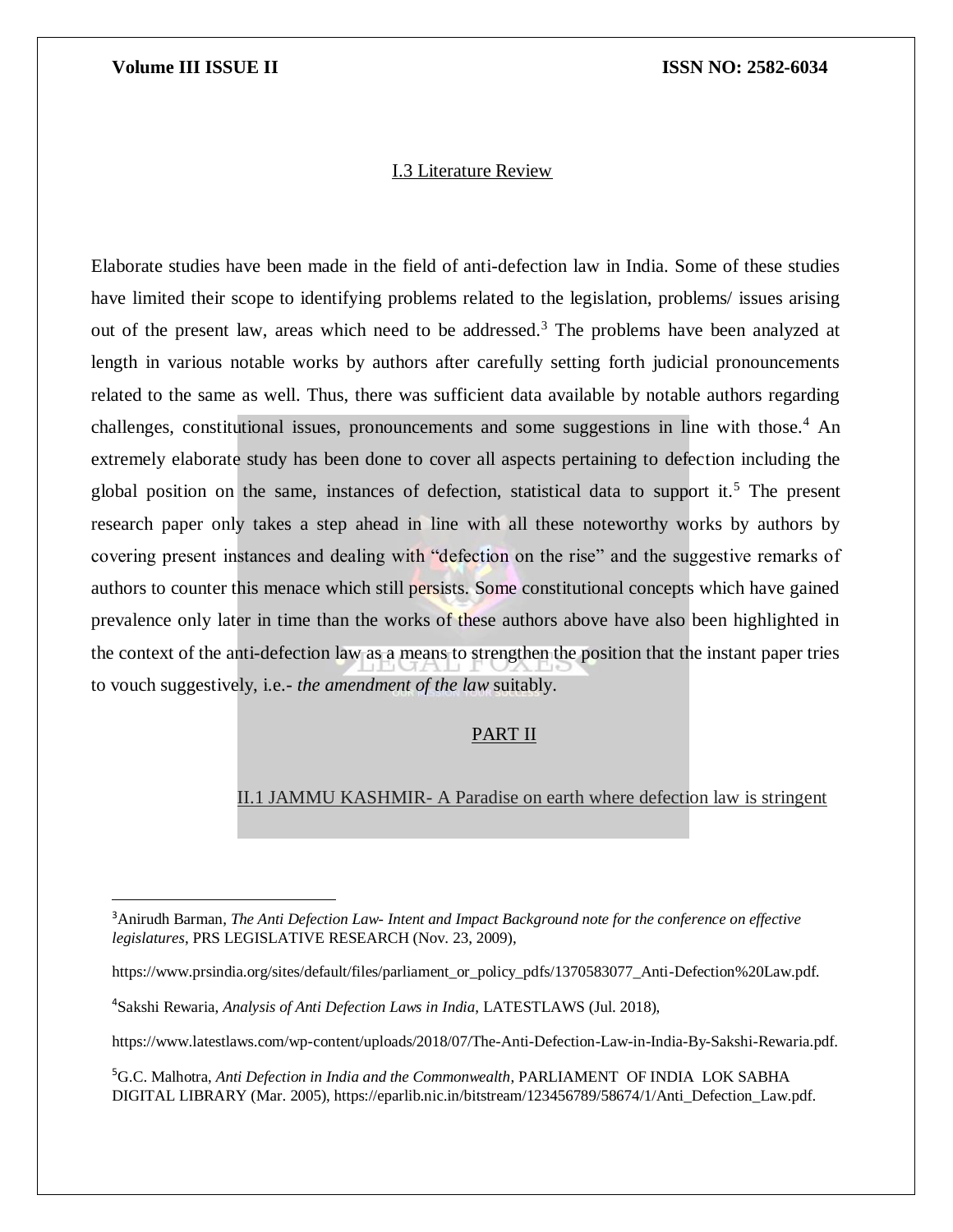A case study to elucidate an effective functioning of defection law in the country itself can be done by taking into account the state of Jammu & Kashmir, which had its own constitution in place before the repeal of Article 370 of The Constitution of India, 1950, deriving powers pursuant to this, were several legislations, one such being the Jammu & Kashmir Representation of People Act, 1957. An amendment to the said act was made to include provisions associated with defection. Section 24-G in particular deals with the provisions as to political defections at large. The Act thus provides provisions for disqualifications on similar lines as the tenth schedule of the Indian Constitution, clauses similar to the latter in the sense of grounds for disqualification, the schedule being the 7th Schedule has since been added to the Constitution of Jammu and Kashmir, in the year 1987. It is also pertinent to mention that even after deletion of the split provision from the defection law in central legislation<sup>6</sup>, it existed for long in defection laws of the state until the 13th amendment to the constitution of Jammu and Kashmir was enacted in 2006, during the tenure of Ghulam Nabi Azad as chief minister, which omitted the provision of a split in legislature parties.<sup>7</sup> The central idea of interest is that in the case of Jammu and Kashmir's defection law if any question arises as to whether a member of the House has become subject to disqualifications within the ambit of the seventh schedule under the provisions of the law, the question shall be referred for the decision of the Leader of the Legislative Party to which such member belongs and his decision shall be final. Where the question which has arisen relates to a member belonging to a political party that has not elected any leader of its Legislative Party, the question shall be within the prerogative of the speaker or the Chairman, as the case may be and his decision shall be final. The benefit of such stringent law in place has simply been predictable- there has been no case of defection reported so far in Jammu and Kashmir. Antidefection law being dynamic, the efficacy of the law is subject to the condition that it is tested and tried, thereby leaving scope for improvements to carry on with evolution vis-a-vis time.<sup>8</sup>

<sup>8</sup>THE INSTITUTE OF COMPANY SECRETARIES OF INDIA,

 $\overline{a}$ 

https://www.icsi.edu/media/webmodules/Jurisprudence%20Interpretation%20and%20General%20Laws.pdf ( Lasted Visited Feb.12, 2021)

<sup>6</sup> INDIA CONST. arts. 75 and 164, and sched. 10, *Amended by* The Constitution (Ninety-First Amendment) Act, 2003.

<sup>7</sup>G.C. Malhotra, *Anti Defection in India and the Commonwealth*, PARLIAMENT OF INDIA LOK SABHA DIGITAL LIBRARY (Mar. 2005), https://eparlib.nic.in/bitstream/123456789/58674/1/Anti\_Defection\_Law.pdf.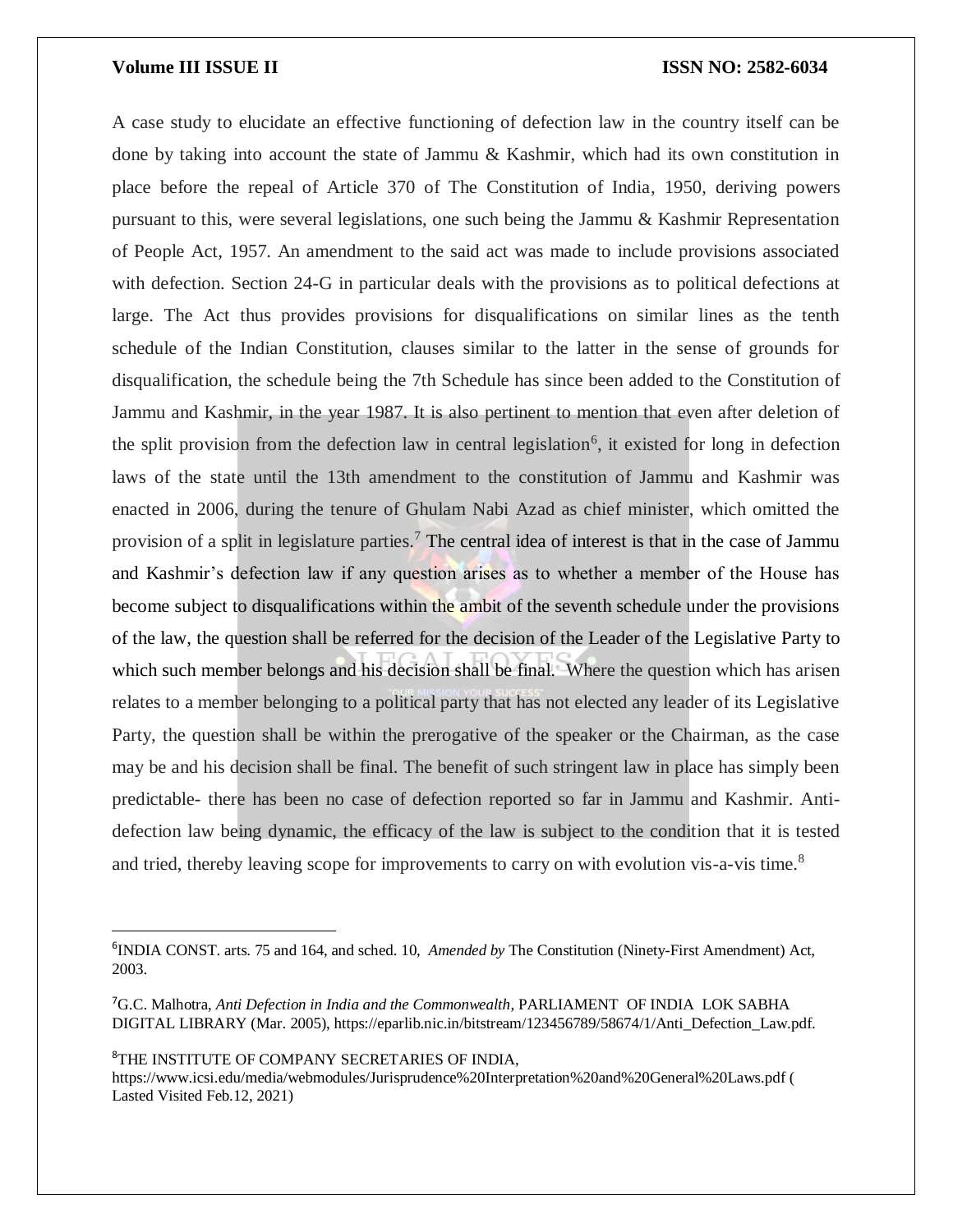# II.2 VOLUNTARILY GIVING UP-the most controversial and important term in nexus with anti-defection laws

In the year 2008,<sup>9</sup> it was alleged that Shri Bishnoi, a member of the Indian National Congress, often criticized the Congress government publicly and had demanded the dismissal of the Haryana state government. The Speaker held that an individual getting elected as a candidate of a political party also gets elected on the basis of the programs of the party and thus, must return to the electorate.

The above represents a classic example of how a candidate simply goes against his own party, the extents being kept in mind too, the rationale behind having an anti-defection law is very clear from the speaker's point of view herein, the same manifests what masses expect out of a parliamentarian in a popular democratic system- "manifesto politics" and not "individual politics". In this regard, the explanation to part  $2(1)(a)$  of the tenth schedule<sup>10</sup> has always been a matter of deliberation. Part 2 (1) (a) of the said schedule deals with disqualification of a member on the ground of "voluntarily giving up" his membership. A renowned jurist has expressed that anti-defection law has failed to achieve its purpose because of two major reasons in the forefront- firstly, the "erroneous" or insufficient judgements given by the courts in this regard (this has been dealt with in the later part) and secondly the lack of weak ideological commitments in the Indian political system.<sup>11</sup> The massive defections in Indian history imply a lack of adherence to the constitution, manifesto ideologies and only going after selfish political interests and motives.

<sup>9</sup>Anirudh Barman, *The Anti Defection Law- Intent and Impact Background note for the conference on effective legislatures*, PRS LEGISLATIVE RESEARCH (Nov. 23, 2009),

https://www.prsindia.org/sites/default/files/parliament\_or\_policy\_pdfs/1370583077\_Anti-Defection%20Law.pdf.

<sup>10</sup> INDIA CONST. Sched. 10.

<sup>11</sup>Faizan Mustafa*, Rajasthan High Court's interim order in Sachin Pilot case raises serious questions,* THE INDIAN EXPRESS (July 31, 2020)

https://indianexpress.com/article/opinion/columns/rajasthan-govt-political-crisis-ashok-gehlot-sachin-pilot-congressassembly-session-6531498/.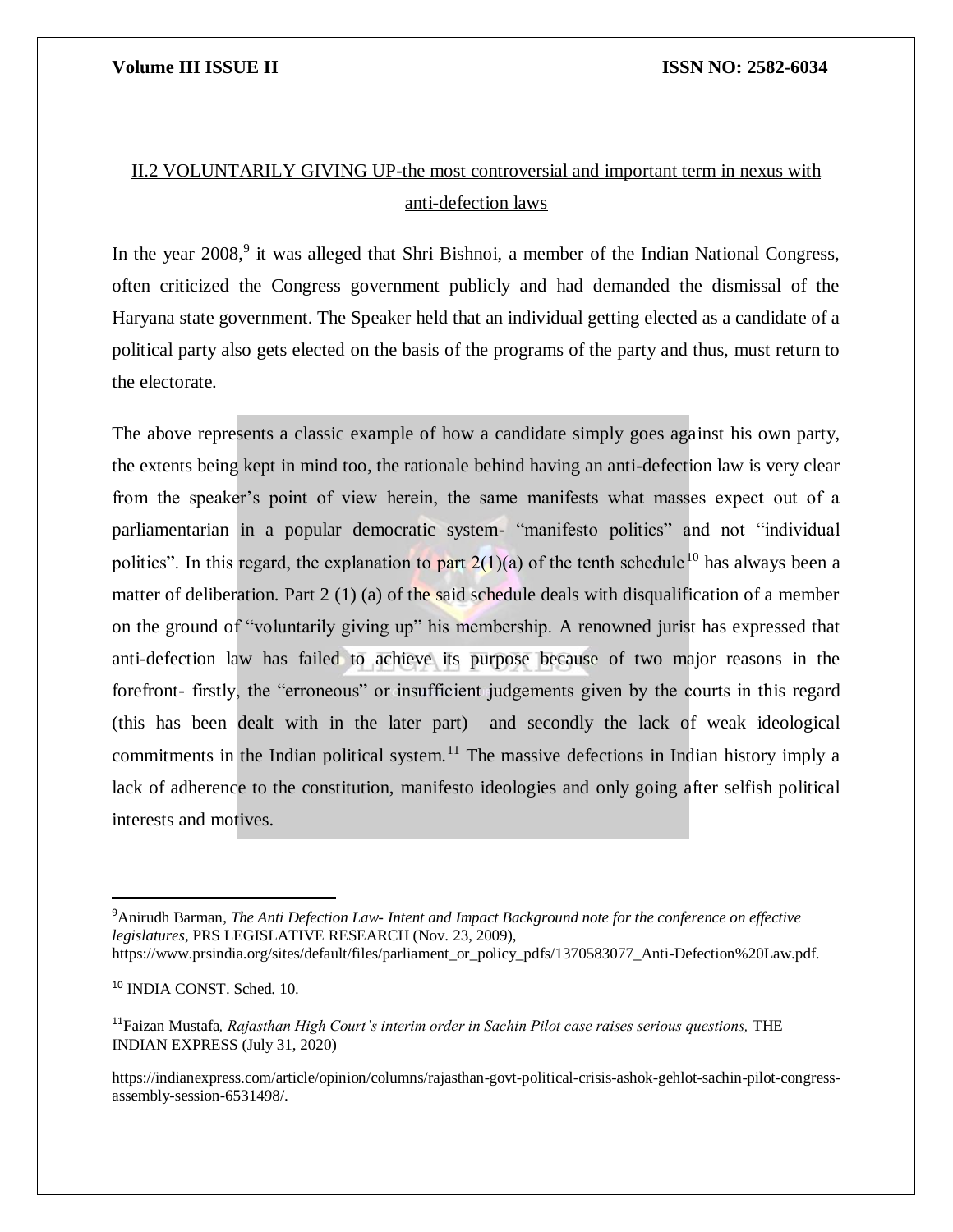One of the most integral aspects in relation to this is understanding the term "voluntarily giving up" provided in the tenth schedule. In Vishwanathan's judgment, it has been clearly laid down that the term 'voluntarily giving up' would include both- expressly or impliedly giving  $up^{12}$ . Thus, it does not necessarily mean giving an express resignation, implied conduct that would suggest that a party member is going against his own party, is sufficient to constitute "giving up" in the sense of the term. Further, it has also been expressed that the term "voluntarily giving up" is in fact, wider than resignation.<sup>13</sup> In another case, it has been held that if a person contests a parliamentary election from a party other than the one from which he got his ticket within the state legislature, it'll be held as "voluntarily giving up" within the clutches of para  $2(1)(a)$  of 10th schedule.<sup>14</sup> It is also very pertinent to note here, that this casts a reverse burden of proof- i.e. the person against whom such disqualification proceedings are initiated shall prove the absence of intention of voluntarily giving up if it is present. The Supreme Court of India has interpreted that the term voluntarily giving up is not synonymous with resignation and thus has a wider meaning.<sup>15</sup> In the Shrimant Balasahib Patil case<sup>16</sup>, the interplay between the resignation and disqualification of a member from the legislature was examined, the Supreme Court held that a later act of resignation does not nullify a prior act that attracts disqualification. If disqualification proceedings were to be rendered infructuous by merely resigning, any member on the verge of being disqualified would immediately resign and escape the sanctions of Articles 75(1-B), 164(1-B) and 361-B, thereby defeating the intention of the Tenth Schedule and frustrating the spirit of the 91st Amendment. Inference may be drawn from the conduct of a member that has voluntarily given up his membership of a political party while he has not tendered a formal resignation.<sup>17</sup> Another case<sup>18</sup> expanded the ambit of the phrase 'voluntarily giving up membership', where it was observed that a letter by an elected party member to the Governor

 $\overline{a}$ 

<sup>18</sup>Rajendra Singh Rana v. Swami Prasad Maurya and Others, 2007 (4) SCC 270.

<sup>&</sup>lt;sup>12</sup>G. Viswanathan & Ors. v. Hon'ble Speaker Tamil Nadu Legislative Assembly & Ors. (1996) SCC 2

<sup>13</sup>Ravi S. Naik vs Union Of India, 1994 AIR 1558.

<sup>14</sup>Mahachandra Prasad Singh v. Chairman, Bihar Legislative Council, (2004) 8 SCC 747.

<sup>15</sup>Ravi S. Naik vs Union Of India, 1994 AIR 1558.

<sup>16</sup>Shrimanth Balasaheb Patil vs Hon'ble Speaker Karnataka,WP (CIVIL) NO. 992 OF 2019.

<sup>17</sup>Mahachandra Prasad Singh v. Chairman, Bihar Legislative Council, (2004) 8 SCC 747.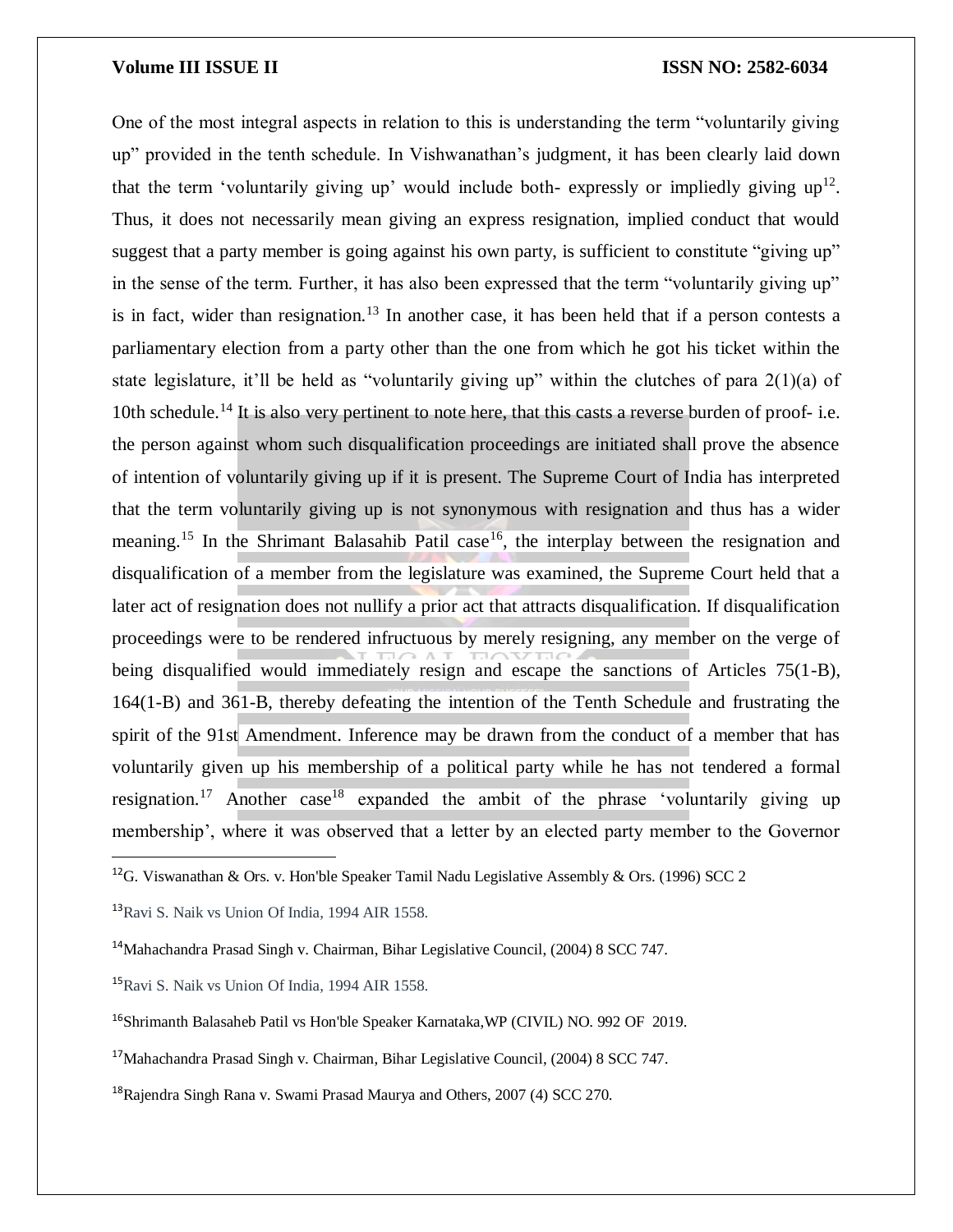$\overline{a}$ 

requesting him to call upon the leader of the opposite party to form a Government, would by itself amount to an act of voluntarily giving up membership of the party of which he is an elected member. Along the same lines, the court held that a speech by a member in a public meeting that belongs to another political party by heart would also be encompassed within the said expression.<sup>19</sup> The Committee of Privileges in the 8th Lok Sabha to which the matter was allocated, in the sense of a preliminary enquiry by the Speaker, carefully elucidated the term "voluntary giving up membership" by expressing the view that the term to connote only resignation would be a very narrow interpretation, thus the conduct of the politician also being notable in this regard. The same was relied upon when the chief whip of CPI (M) submitted a petition against Prof. R.R. Pramanik, MP, whereby it was contended that any overt or covert act in the nature repellant to the directives of the party or abandonment attracts the said provision. An analogy can be drawn from the Company Law where a Director even after resignation is held accountable for his previous acts under Section 168 (2) of the Companies Act.

# II.3 SPEAKER- The sole arbitrator?

There is an endless debate as to who is powerful, the King or the King Maker? Some would say King, others say the Kingmaker, whatever the case is there would be a power tussle and differences of views on it surely. The speaker in the house bears resemblance to the king, specifically in the aspect where everyone obeys him and all proceedings are conducted under his directions. He is elected by the representatives of the house on the order of the whip who works on behalf of the Chief Minister who can be considered as the kingmaker. The constitution of India makes provisions for the speakers of the central government and state governments respectively. The issue with the extra powers which even run unfettered in this aspect as regards the speaker also flows from another important article in this regard- Article 19<sup>20</sup>.

<sup>19</sup>Shri Avtar Singh Bhadana v. Shri Kuldeep Singh, Indian National Congress, Lok Sabha Bulletin, Sept. 10, 2008. <sup>20</sup>INDIA CONST. art. 190.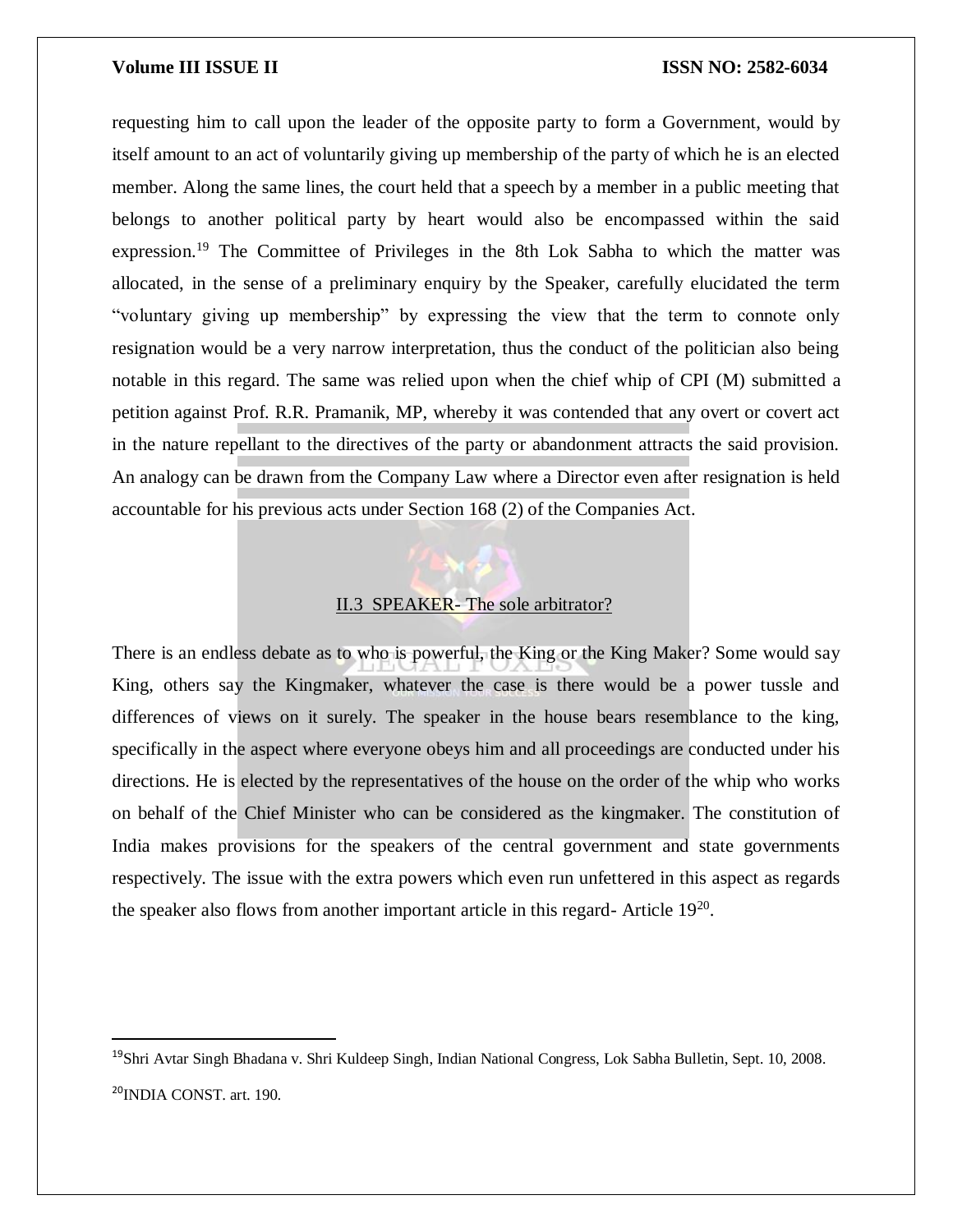A very interesting but embarrassing issue arose in Goa in the case of Dr Kashinath G Jalmi vs The Speaker<sup>21</sup>, the Chief Minister of Goa was disqualified from the house by the speaker of the house on grounds of defection. Later on, the speaker was removed from the office and the deputy speaker started functioning as the speaker who then reviewed the order of the removal of the CM and invalidated the said order. The Supreme Court quashed the order of the deputy speaker on the ground that the schedule has not provided the power of review to the speaker, testimony to the same is rendered by the Congress MLAs defection recently. Since the 22 MLAs resigned, naturally, they ought to be disqualified because the requirement actually comes down to at least 76 MLAs, but the misuse of the Speaker's position is not a less known phenomenon and thus even the purpose for which the 91st amendment<sup>22</sup> was brought in, became futile.

Another criticism against the Speaker is that he might lack the legal knowledge and expertise to adjudicate such matters. In fact, two Speakers of the Lok Sabha, one being Mr Rabi Ray in 1991 and another being Mr Shivraj Patil in 1993 have themselves expressed doubts on their suitability to adjudicate upon the cases related to defections. There arose a very bad case of confrontation between the supreme court and the speaker of the Manipur assembly. There was the disqualification of several MLAs under the anti-defection law. The supreme court invalidated this action of the speaker upon application by a member. The speaker pleaded immunity from the court process being the speaker. A notice of contempt was thus issued and proceedings initiated. After several adjournments at the end of February 5, 1993, the court ultimately directed the central government to produce the speaker before it by using minimum force against him if necessary. The court held that the speaker was totally misconceived, holding himself immune from the court process. The court even expressed discontentment over the fact that the speaker, despite being such a superior constitutional authority in this case had chosen to voluntarily ignore the constitutional mandate as also the principle of article 141 and the rule of law as being superior to everyone. $23$ 

<sup>21</sup>(1993) AIR 1873.

<sup>22</sup>INDIA CONST. arts. 75 and 164, and sched. 10, *Amended by* The Constitution (Ninety-First Amendment) Act, 2003.

<sup>23</sup>MP Jain, Indian constitutional law 71 (6th ed. 2013).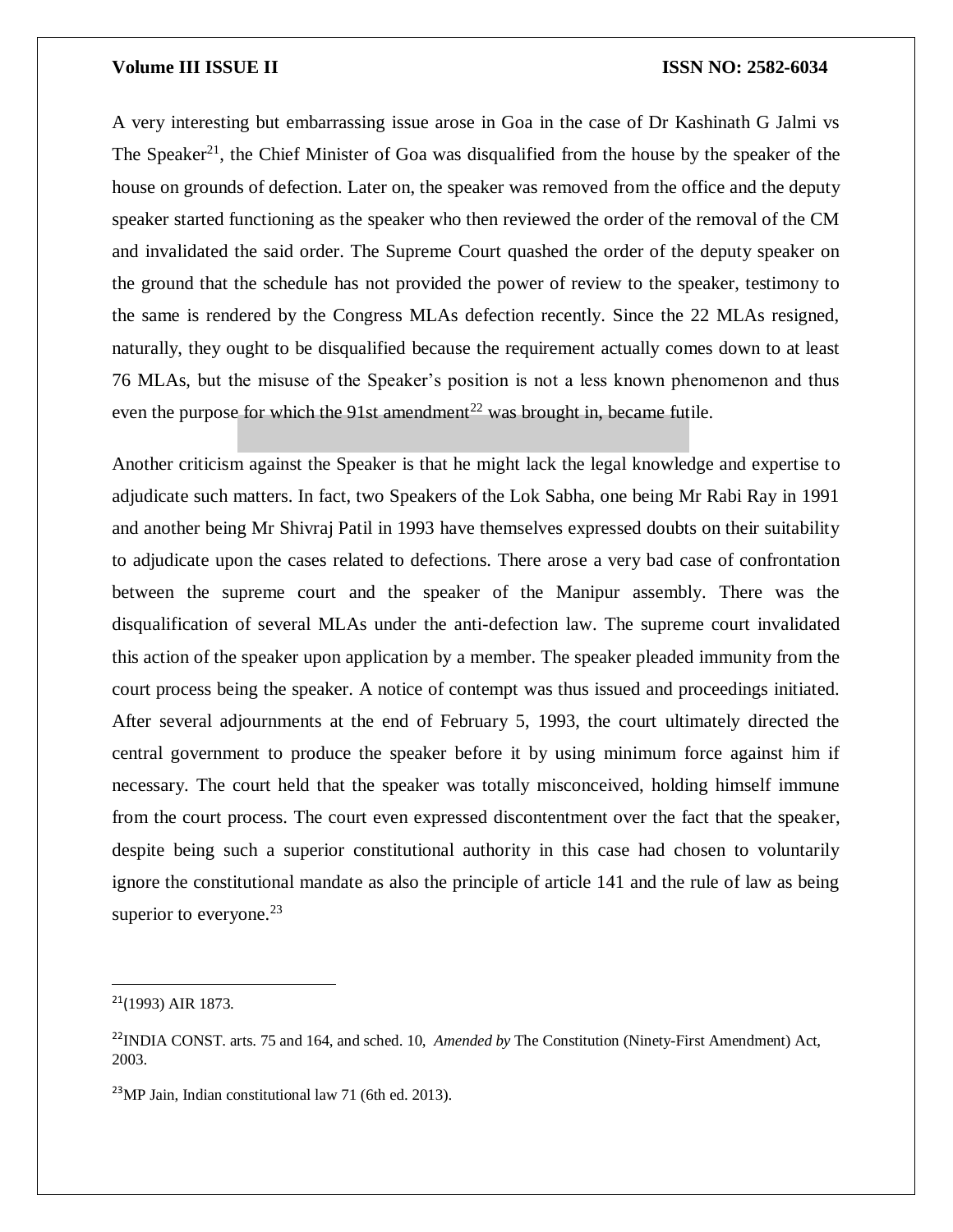In a case,  $^{24}$  The court held that the speaker cannot review his own decision on disqualification of any member. In another case,  $25$  the court opined that no branch is supreme and it is the duty of the court to ensure that all branches conform to the constitution but the manifest defect is that the speaker is nominated by the ruling party due to which he is psychologically biased towards them and thus expressed that it is likely that his decision will be tainted by the colours of his party's will.

Mr K.P. Unnikrishnan also remarked on this aspect by condemning the fact that the speaker, in such cases, becomes the sole repository of all power. The Hon'ble Supreme Court upheld the order of the Speaker on the aspect of the disqualification but set aside the part that said that the disqualified members could not re-contest in elections<sup>26</sup>. The problems manifest themselves when petitions are rendered infructuous as a result of the dissolution of the house or due to the consequential effect of such delays as has happened in the recent instance of the state of Rajasthan. The Court also held that although both resignation and defection end in the vacancy of seat of the Member, the consequences that follow are varied to the effect that mere submission of resignation by a Member does not invalidate the fact that there are disqualification proceedings against him, will not affect or change the course of the already initiated proceedings. The Hon'ble Court also took to shed light on the fact that there indeed is a growing trend of the Speaker not acting impartially which goes against the nature of responsibility bestowed upon him. It also said that the corrupt practices associated with defection deny the citizens of a stable government, and hence there is a need to consider strengthening certain aspects of the concerned laws so that such undemocratic practices are kept in check. These unsavory and unfortunate incidents have occurred after the enactment of the anti-defection law which shows that there is a serious review needed and several loopholes need to be corrected so as to prevent misuse of power and authority by the officials.

 $^{24}$ Dr. Kashinath G. Jhalmi v Speaker, Goa Legislative Assembly, (1993) AIR 1873.

<sup>25</sup>Powell v McCormack, 395 U.S. 486 (1969).

<sup>&</sup>lt;sup>26</sup>Shrimanth Balasaheb Patil v. Hon'ble Speaker, Karnataka Legislative Assembly, WP (CIVIL) NO. 992 of 2019.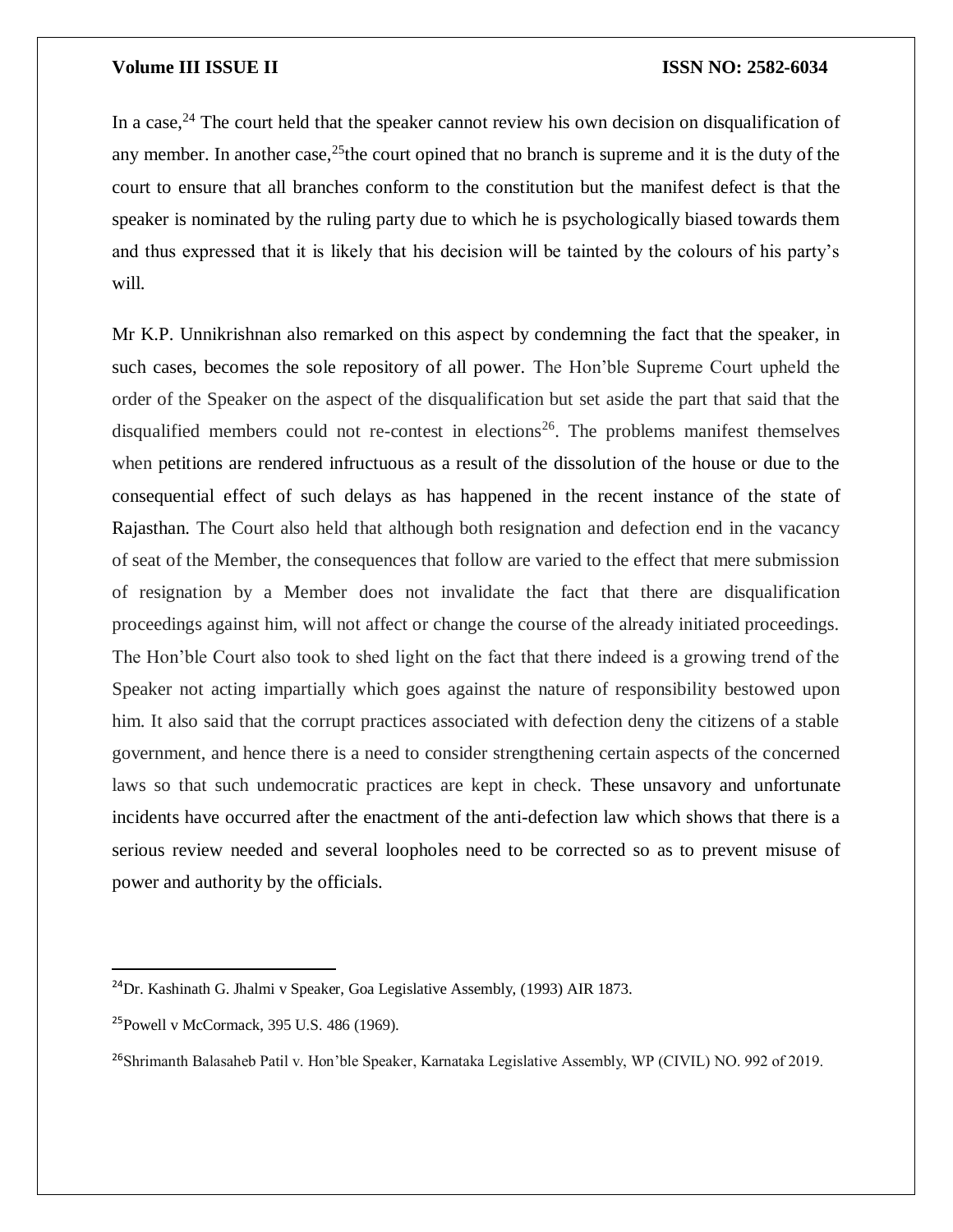A Quia Timet action has been defined in Black's law dictionary as "Quia Timet": because he fears or apprehends. As in the context of anti-defection laws, this action would be any circumstance that prevents the speaker from taking immediate action. This is permissible only in cases of interlocutory disqualifications or suspensions which may have grave, irreversible repercussions and consequences. However, when a quia timet action is not allowed, the consequences are such that the disqualification petitions are kept pending in most of the cases as disqualification of the MLAs would bring down both the total strength of the House, as well as the incumbent government headed by the Chief Minister and a minority government, is allowed to continue to remain in power as the Speaker refused to follow the provisions of the Tenth Schedule and claimed immunity from any judicial order in consonance with Article 212.  $27$ 

# II.4 WHIP- the ringmaster in the House  $\&$  a critical appraisal of The Kihoto Case<sup>28</sup> in this regard

Earlier the term whip was nowhere defined within the Constitution of India or rules of procedure of either of the houses of parliament. However, after the 52nd Amendment Act, 1985 Xth Schedule to the Constitution of India was incorporated, wherein the word 'whip' can be found in para  $2(1)(b)$  of the schedule. Upon bare reading of the para, it states that when a member defies the whips command and doesn't seek requisite permission to do otherwise, then such a member is disqualified for defying the whip. The focus of the provision is on party loyalty rather than on one's individual decisiveness. This makes the position of the whip almost analogous to a ringmaster in a circus who uses a whip to tame all the animals to perform according to his wishes. The whip, therefore, acts as a bilateral channel for information flow between the party leader and its members who act as an officer of the parliamentary party or group responsible for enforcing the attendance of its members, keeping them informed on party issues and from time to

<sup>&</sup>lt;sup>27</sup>Diva Rai, *Anti-Defection, Role of Speaker and Quia Timet Action, BLOG IPLEADERS* (Feb. 11, 2021, 3:24 AM), https://blog.ipleaders.in/anti-defection-role-of-speaker-and-quia-timet-action/amp/.

<sup>28</sup> Kihoto Hollohan v. Zachillhu, 1992 SCR (1) 686.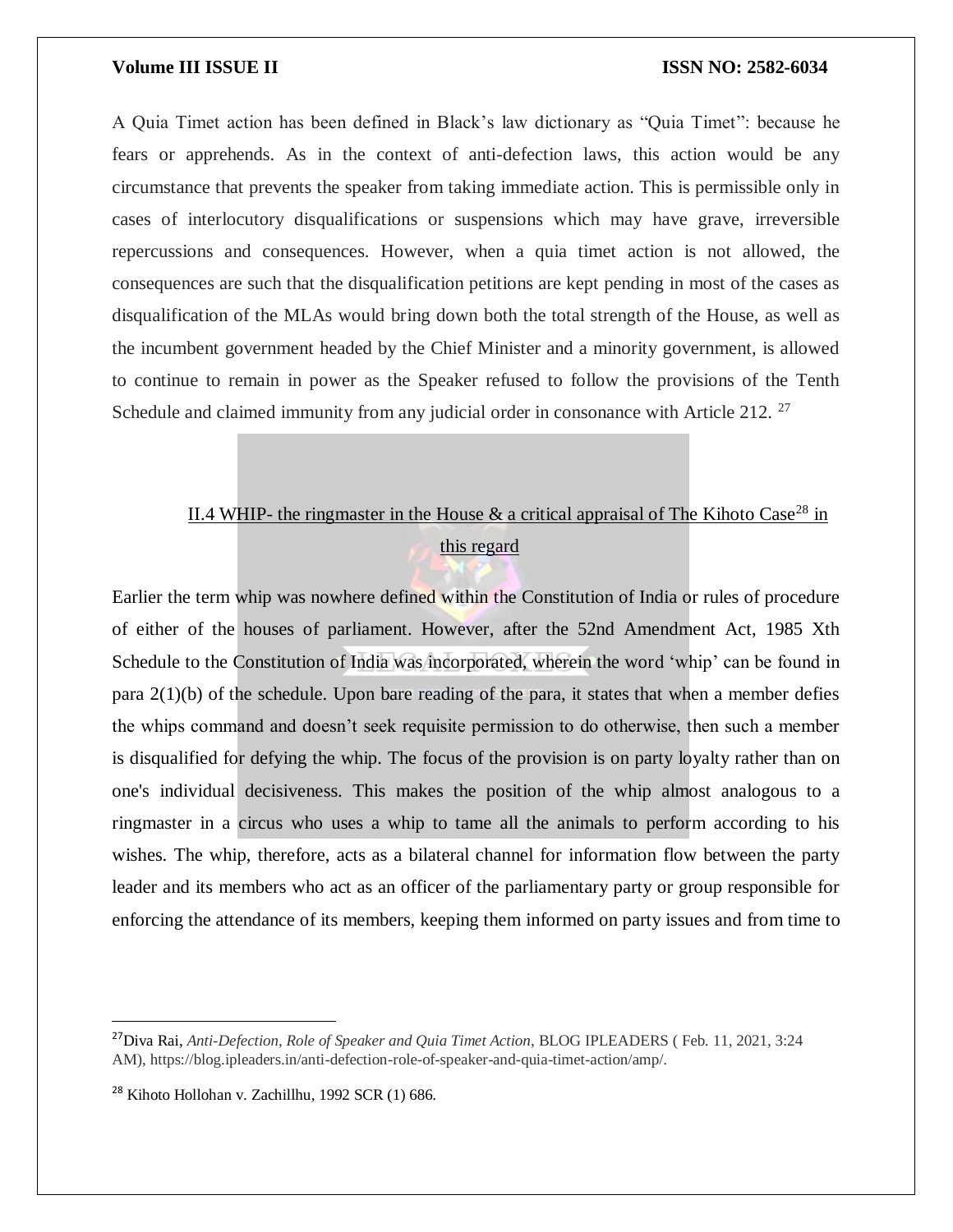time issuing necessary directives or to adhere to party discipline in the matter of voting on particular issues<sup>29</sup>.

The outcome of the Kihoto case<sup>30</sup> has made frequent use of whips in parliamentary politics for nearly everything. Under the pretense of integral policy programs, parties have issued directions to their members for inconsequential matters, the non-observance of which continues to attract disqualification under Schedule X. The Karnataka Assembly provides a sordid example of when BJP legislators were disqualified when they defied a party whip directing them to vote in favour of a particular member for the post of the Speaker of the Assembly.<sup>31</sup>It is further pertinent to note that a Whip issued by a political party to vote in favour of a candidate not belonging to it in the Rajya Sabha election is not valid as it is not a matter relating to a proceeding of the House, and the member violating such whip cannot be identified because of secrecy of votes cast in the election, hence it doesn't attract X schedule<sup>32</sup>.

Further, the scheme of the section is such that it prevents members to think independently on certain issues important to their constituency which the party necessarily doesn't agree on. The Kihoto case failed to address any mechanism to challenge a whip issued outside the constitutional purview. It failed to issue instructions to Speakers to keep the court's observations in mind while deciding upon a defection petition.

Two harms emerge from this:

1. It does not check the disqualification of members for non-observance of whips in trivial matters. This was reflected recently when Mamata Bannerjee issued an informal whip, directing TMC MLAs to vote for Mr Trivedi, their candidate for the Rajya Sabha.<sup>33</sup> Though the defiance

 $\overline{a}$ 

<sup>29</sup>Kartik Khanna & Dhvani Shah, *Anti-Defection Law: A Death Knell For Parliamentary Dissent?* 5 NUJS L.Rev. 103 (2012).

<sup>30</sup> Supra note 28.

<sup>31</sup>D. Sudhakar v. D.N. Jeevaraju, (2011) 3 Kant LJ 437.

<sup>32</sup>Ananga Udaya Singh Deo v. RangaNath Mishra, AIR 2001 Ori 24.

<sup>33</sup> Kartik Khanna & Dhvani Shah, *Anti-Defection Law: A Death Knell For Parliamentary Dissent?* 5 NUJS L.Rev. 103 (2012).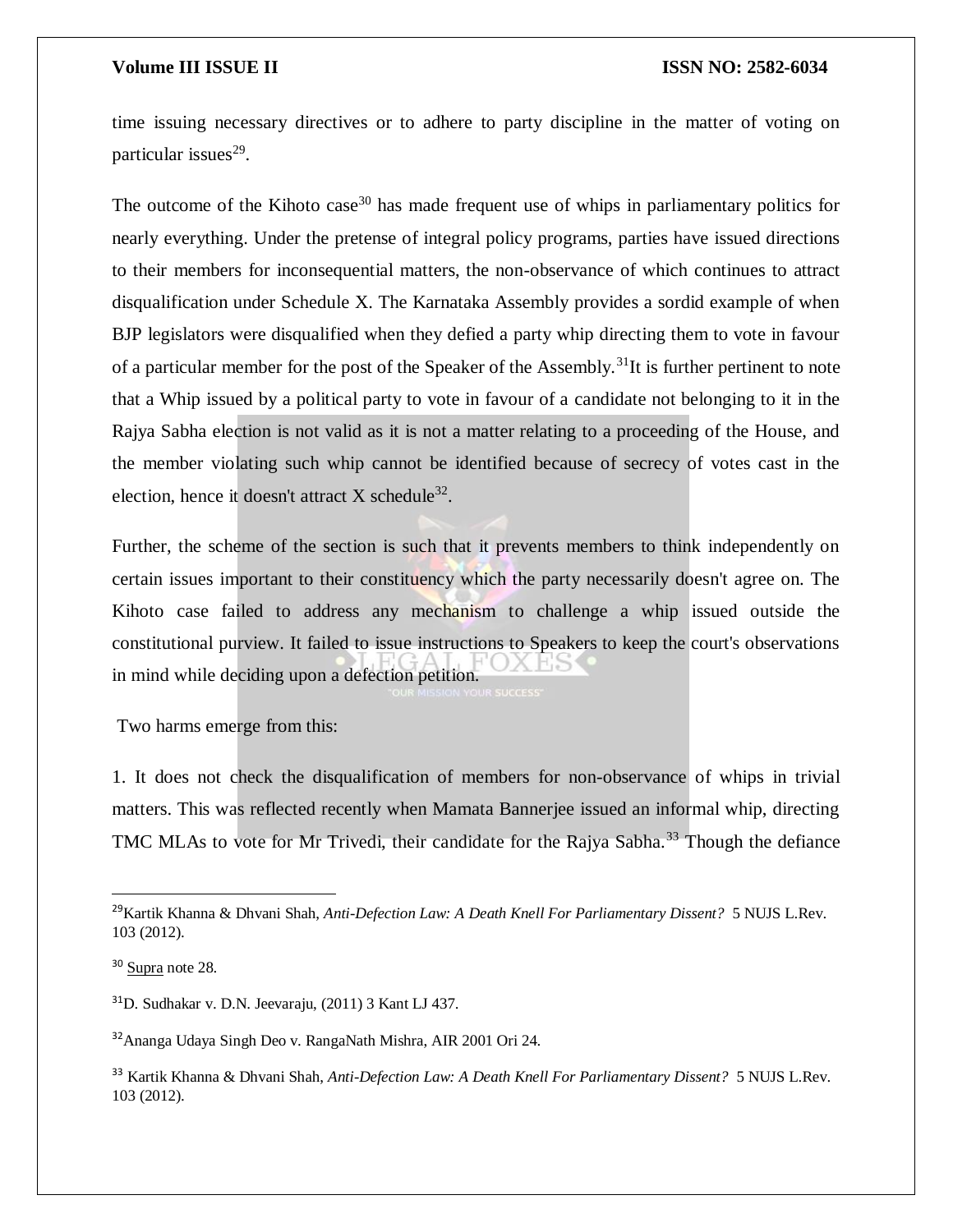of such a whip may not attract disqualification proceedings, few would dare to defy such a direction and risk inviting the wrath of the party leaders, who have the sole discretion to invoke the protection under the Tenth Schedule<sup>34</sup> to either initiate the disqualification procedure or condone a member's actions.

2. The lack of formal regulations in the case of whips means that a member can challenge a wrong whip after the disqualification process, on the grounds of unconstitutionality of the law only, thereby frustrating the purpose of the issuance of the whip because such a vague checking mechanism stipulated almost in the nature of an "ex post facto" check disables dissent on the floor of the house. This inability prompted Manish Tewari, Spokesperson of the Congress to initiate a Private Member's Bill in the Parliament.<sup>35</sup> The same has been discussed at greater length in the "Suggestions" part of this paper.

# II.5 Issues pertaining to the Anti Defection Law

As is clear from the above paragraphs, there are inherently several aspects wherein the antidefection law suffers fatally, however, there are issues (ongoing and otherwise) that plague antidefection law and have formed the part of "challenges to anti-defection law". These have been discussed at length in this part.  $\Box$   $\Box$   $\Box$   $\Box$   $\Box$   $\Box$ 

# II.5.1 HORSE TRADING - Anti-defection law motivating corruption in politics

Horse trading under political ambit means when a very ambitious political party tries to poach people from other political parties to gain a majority in the house to consolidate power. Such attempts are made by making huge financial offers, ministerial positions or anything unethical or unconventional. The benefit that comes is that the members are told to resign or not show up for voting on the motion of confidence in the house, so the number of votes needed to prove a majority is not attained. This practice was corrected by an enactment of legislation; however,

 $\overline{a}$ 

<sup>&</sup>lt;sup>34</sup> Supra note 9.

<sup>35</sup>The Constitution (Amendment) Bill, 2010, No. 16 Bills of Parliament, 2010 (India).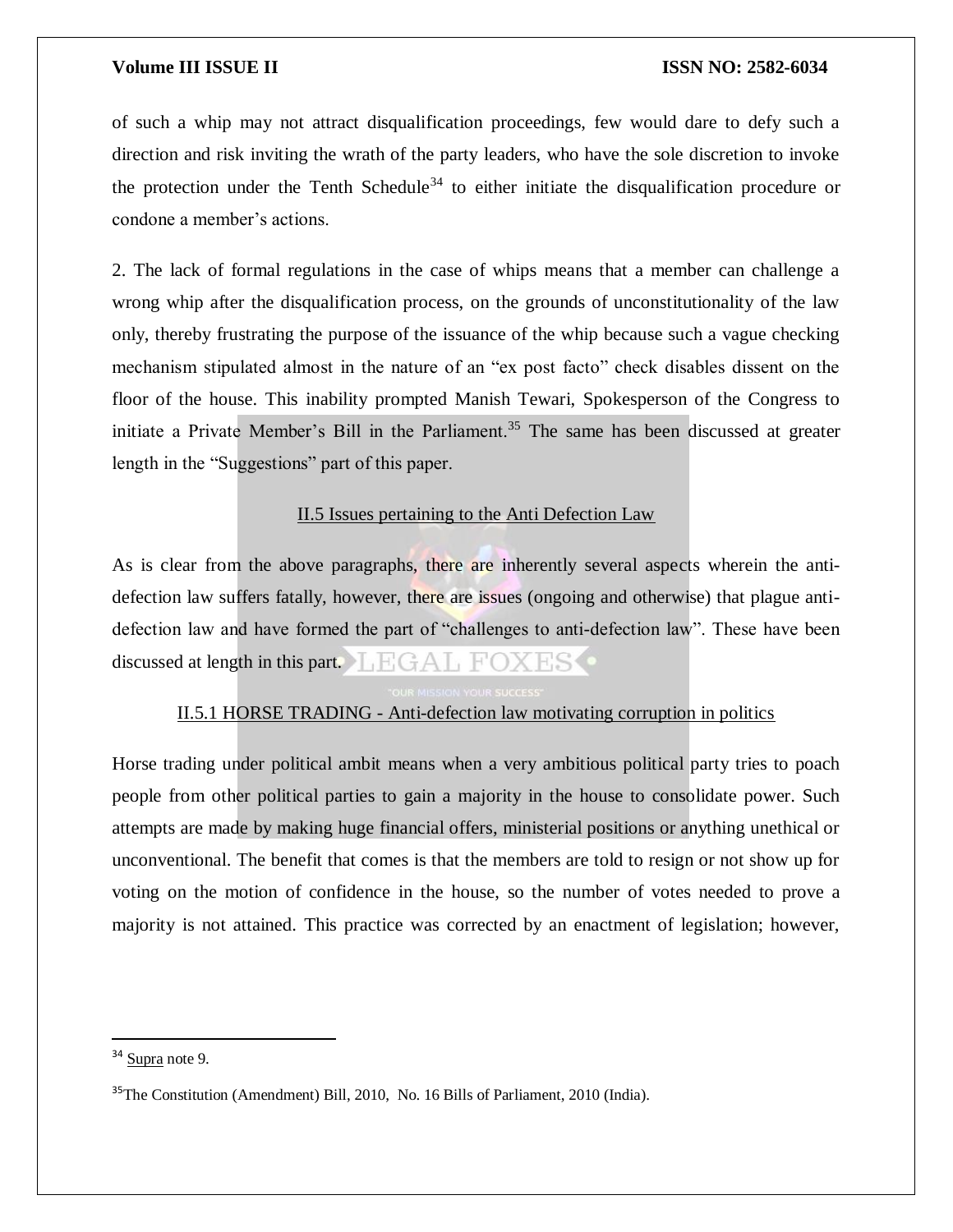people have found to subvert the provisions of law by carefully navigating their way through the $m^{36}$ .

A very famous case<sup>37</sup> in depth examines the corruption and bribery issues in nexus with voting. This case concerned a no-confidence motion initiated against the P.V. Narasimha Rao-led coalition government in 1991. The government survived the challenge by a margin of 14 votes. After the voting, it was alleged that bribes had been given to members of Jharkhand Mukti Morcha and supporters of Janta Dal, to help defeat the motion under Art. 105. The said Article provides that no member can be held liable in court in respect of anything said or any vote cast in Parliament. This case is a classic example of how defection leads to corruption and how India's anti-defection law does not meet the needs.

Since the last few years, this practice has become more prevalent in states such as Goa, Maharashtra, Madhya Pradesh, Rajasthan and Karnataka to name a few. It presents a sorry state of affairs when such situations occur as the politicians are taken to hotels and kept isolated from everyone till the day of no confidence. Overall, it portrays a scene similar to a tv soap opera with several twists and turns. It is necessary that a mechanism is put in place as this practice betrays the principles of democracy. The people's trust in democracy is lost as they elect their leaders on the basis of their promises and work done or political affiliation. This changes when they change their position by betraying the mandate they got elected on.

# II.5.2 Does the Anti-Defection Law stifle political freedom of speech and dissent?

The right to freedom of speech and expression under Article 19 (1) (a) of the Constitution of India is subject to reasonable restrictions under Article 19 (2). Paragraph 2 of the Schedule<sup>38</sup> provides that a legislator shall be disqualified from being a member of either House of Parliament or State Legislature, inter alia, if a member votes or abstain from voting in such House contrary to any direction or whip issued by the political party. The direct effect of the

<sup>38</sup>INDIA CONST. Sched. 10.

<sup>36</sup>Vijay Laxmi, *Law regarding political horse-trading in India,*LEXLIFE INDIA (Jan. 28, 2021, 1:30 PM), https://lexlife.in/2020/04/09/law-regarding-political-horse-trading-in-india/.

<sup>37</sup>P.V. Narasimha Rao v. State(Cbi/Spe), Appeal, (crl.) 1207 of 1997.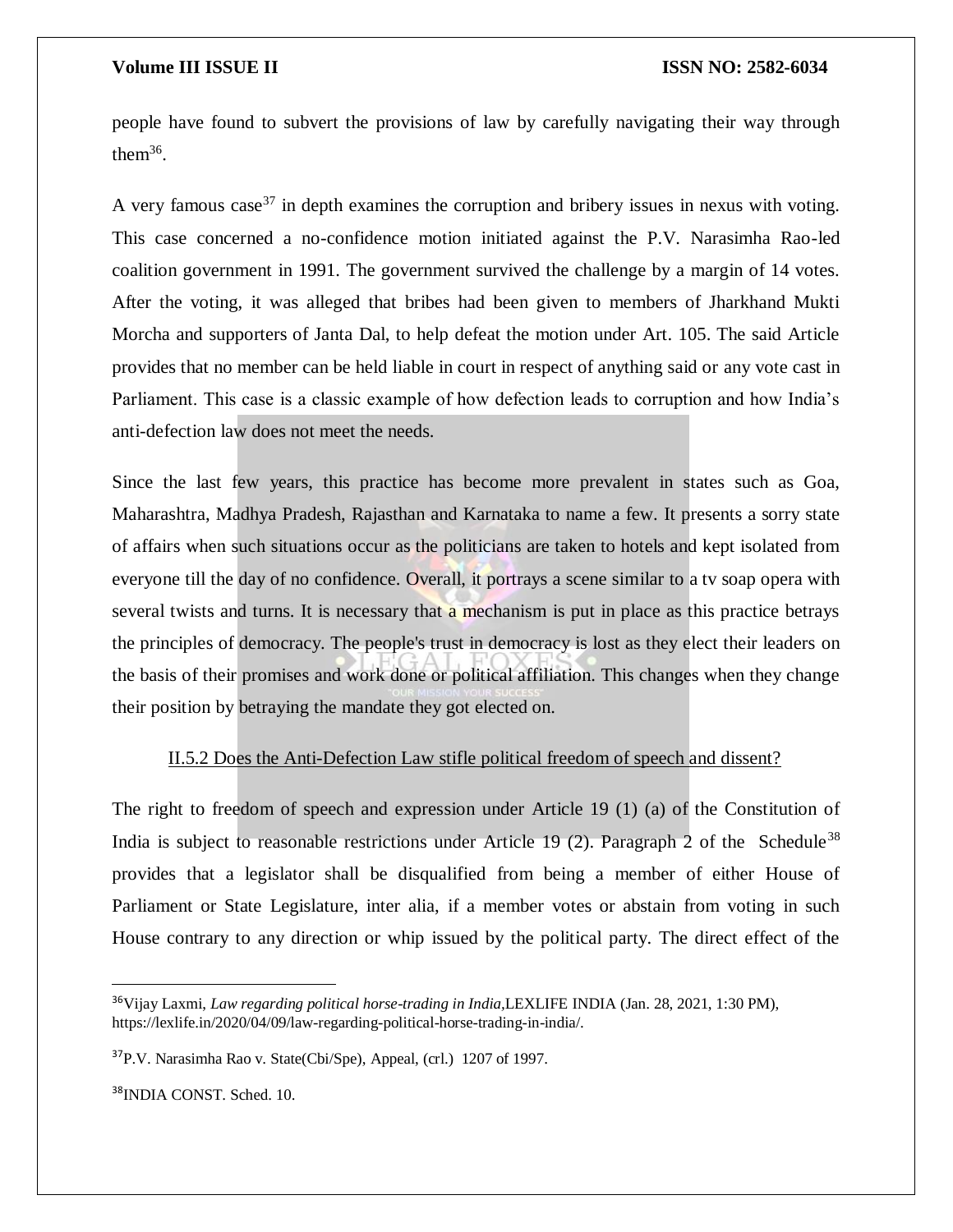$\overline{\phantom{a}}$ 

provision is that it violates the freedom of speech and expression of the legislators, which include the freedom to vote according to one's conscience- the backbone of parliamentary functioning or the basis of any deliberation in general. Therefore certain important questions arise pertaining to this aspect- 1. Does a citizen lose this right to being elected as a Legislator into the House? 2. Whether the restriction imposed on such freedom is permissible and is a reasonable restriction under Article 19 (2)?

The Anti-defection Law from the inception itself has been criticized for violation of Article  $19(1)(a)$  and  $19(1)(c)$  of the constitution of India. The issue figured prominently in the Wadala & Others Case (1987) in Punjab. On the question of the validity of the amendment<sup>39</sup>, on the ground that the Act takes away the freedom of speech of a member of a Legislature and is violative of the fundamental rights, the Punjab and Haryana High Court held the provisions of the Act valid except paragraph 7 of the Tenth Schedule. The hampering of parliamentary performance in this regard is another pertinent ramification to be noted. Essentially, in the Indian parliament, 27 per cent of the bills were debated for less than 5 minutes in a session in 2009<sup>40</sup>. Further, it has been vehemently argued as to how the performance in parliament is already sabotaged by the lack of attendance and several other reasons which has developed almost in the nature of a convention.<sup>41</sup> Further, the role of a legislator is also to be analyzed on the touchstone of the "legitimate expectations" out of such a role- one of the main roles of a legislator is to freely vote in consonance with the ground reality which in turn is determined by the situation prevalent in the grassroot level he/ she is catering to.<sup>42</sup> It is of great relevance to note here that grassroot reality is different for different members falling within the same political party. An aspect very notable in

http://fs2.american.edu/dfagel/www/Philosophers/Burke/SpeechToTheElectorsofBristol.pdf.

<sup>39</sup>INDIA CONST. arts.101, 102, 190 and 191, *amended by* Constitution (Fifty- second Amendment) Act,1985.

<sup>40</sup>Rohit Kumar, *Vital Stats: Parliament in 2009,* PRS LEGISLATIVE RESEARCH (Dec. 31, 2009), http://www.prsindia. org/administrator/uploads/general/1262663823~~parliament%20in%202009.pdf.

<sup>41</sup>Kartik Khanna & Dhvani Shah, *Anti-Defection Law: A Death Knell For Parliamentary Dissent?* 5 NUJS L.Rev. 103 (2012).

<sup>42</sup>Edmund Burke, *miscellaneous writings select works of Edmund Burke*, ONLINE LIBRARY OF LIBERTY (Sep.15, 2005, 09:39 AM),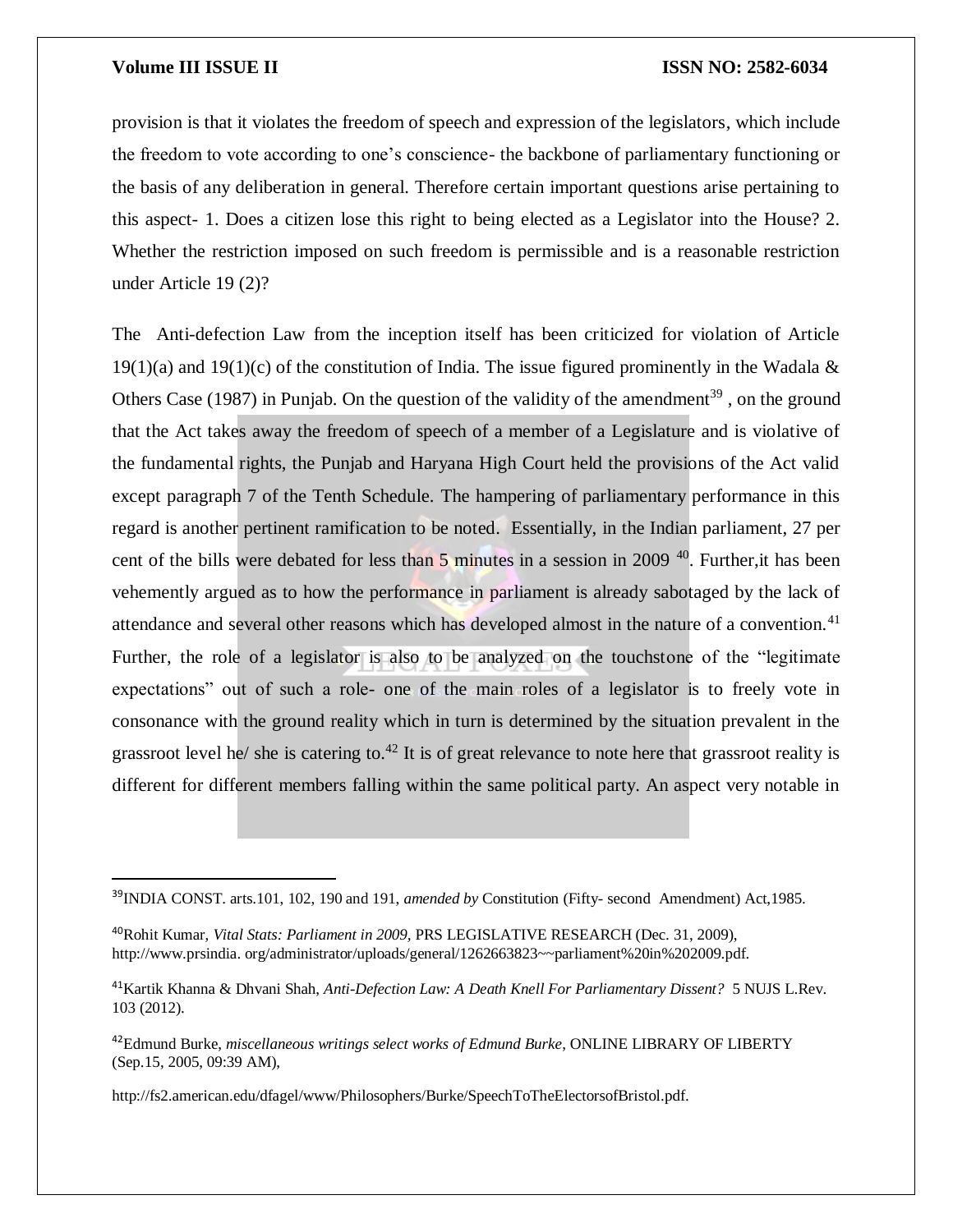this regard is that parliamentarians have certain privileges<sup>43</sup> conferred to them under various articles of the constitution. Art. 105 of the Constitution elucidates the nature of the privileges. The scope of these privileges has been tested in courts before. It has been conclusively established that Art. 105(1) and its equivalent Art. 194(1) are parliamentary privileges and not fundamental rights.<sup>44</sup> It has been held that the extent of this privilege is much wider than any right vested in an ordinary person. The same has been opined in *M.S.M. Sharma Vs Shri Krishan*  Sinha<sup>45</sup> Thus it is indicative that parliamentarians enjoy greater rights than ordinary citizens members can, for instance, defame another without fear of censure. <sup>46</sup> Even assuming that voting is not placed on this pedestal; it is undeniable that voting is also a subject of a privilege under Art. 105(2). Further, a central perception as to how voting is tantamount to an expression of this preference<sup>47</sup> also forms a backing for the settled aspect that while the right to vote is a statutory right, the freedom to vote is considered a facet of the fundamental right enshrined in Art.  $19(1)(a)$  of the Constitution of India, 1950- a tool for expression of sentiments, emotions etc.<sup>48</sup>. Extending this finding to voting in Parliament by the virtue of the reasoning that it marks the accomplishment of freedom of speech of the voter- *A restriction in the form of Paragraph*   $2(1)(b)$ , however, stifles a legitimate avenue of dissent.<sup>49</sup> Another fundamental issue in this regard is that expressing dissent in voting has been regarded as a sign of political instability and poor cohesion even the *Kihoto Hollohan* judgment cited several scholarly works which elaborate on this issue. An interconnected aspect that arises is the frequent issuance of whips by political parties in order to protect their interests for trivial matters or as a fake display of party cohesion-

<sup>45</sup>1959 AIR 395

 $\overline{a}$ 

<sup>46</sup>Jyoti Basu v. Debi Ghosal, (1982) 1 SCC 69

<sup>&</sup>lt;sup>43</sup> "privilege" has been defined in Webster's Third New International Dictionary as "a right or immunity granted as a peculiar benefit, advantage or favour; a peculiar or personal advantage or right especially when enjoyed in derogation of common right; a prerogative, a right or immunity attached specifically to a position or an office

<sup>44</sup>K. Ananda Nambiar v. Chief Secretary to the Govt. of Madras, AIR 1966 SC 657 ¶19.

<sup>&</sup>lt;sup>47</sup>K.N. Subbareddy, Advocate v. Advocates Association represented by the Secretary of the Association, District Registrar of Societies Registration and Karnataka State Bar Council by its Chairman, (2009) ILR KAR 1697

<sup>48</sup>Jyoti Basu v. Debi Ghosal, (1982) 1 SCC 69; People's Union for Civil Liberties. v. Union of India, (2009) 3 SCC 200.

<sup>49</sup>2 SUBASH C. KASHYAP, PARLIAMENTARY PROCEDURE: THE LAW, PRIVILEGES, PRACTICE AND PRECEDENTS (Universal Law Publishing Co. Pvt. Ltd 2000).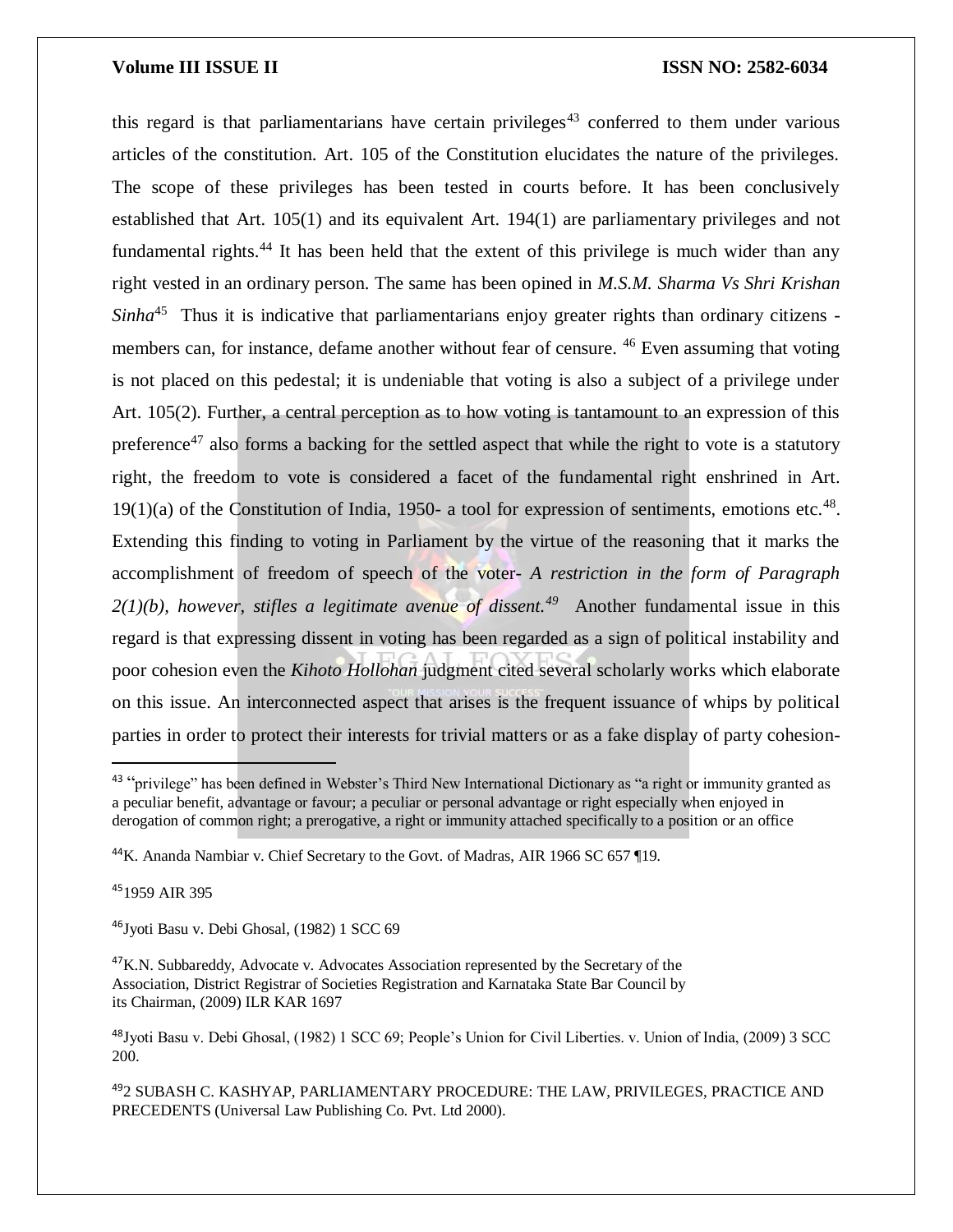often a misuse.<sup>50</sup> His right to dissent is rarely or never exercised during voting. This is one of the reasons why the Law Commission recommended that the issuance of whips should be limited only to situations when the Government is in danger.<sup>51</sup> Unfortunately, the issuance of whips is not regulated in terms of any concrete legal framework and is at the mere discretion of the parties. This trend is disappointing particularly as it means that even those considered qualified to represent the public exercise no individuality and creativity in decision-making.

# II.5.3 No judicial review

Article 13 of the constitution of India, 1950 may not necessarily define but clearly confers the quintessential power of judicial review, the same being the power of the judiciary to review and determine the validity of the law in question. The Supreme Court of India is thus vested with the great power wherein it can declare laws, orders, rules, regulations and so on as unconstitutional or constitutional. In the celebrated landmark judgement<sup>52</sup>Judicial review was held to be a basic feature of the Constitution and the Constitution cannot be amended so as to violate its basic structure. The doctrine was established in this case to save the constitution from being amended in such a way that it takes away people's freedoms and renders the judicial system toothless against which would allow the parliament to commit draconian acts harming the democratic values of India. In a notable case of Manipur<sup>53</sup>, the position of the Speaker in the determination of disqualification has only been lamented as it does not rule out bias, even suggestion as to the constitution of a tribunal has been fairly stated in the same judgement.

# II.5.4 Delays in disqualification (political vendetta of the speaker)

A delay in exercising the powers of the speaker regarding disqualification in accordance with the tenth schedule causes a lot of problems to the extent of frustrating the purpose of even having an anti-defection law in the first place. In a peculiar case in Andhra Pradesh, the defection

<sup>50</sup>Vidya Subrahmaniam, *From roaring lion to timid mouse*, THE HINDU (Dec. 17, 2016, 04:56 AM), http://www. thehindu.com/opinion/lead/article113668.ece.

<sup>51</sup>Law Commission of india, Reform of The Electoral Laws (170th, 1999).

<sup>52</sup>Keshavananda Bharati and Others v. State of Kerala and Another, AIR (1973) 4 SCC 225.

<sup>&</sup>lt;sup>53</sup>Shri Avtar Singh Bhadana v. Shri Kuldeep Singh, Indian National Congress, Lok Sabha Bulletin, Sept. 10, 2008.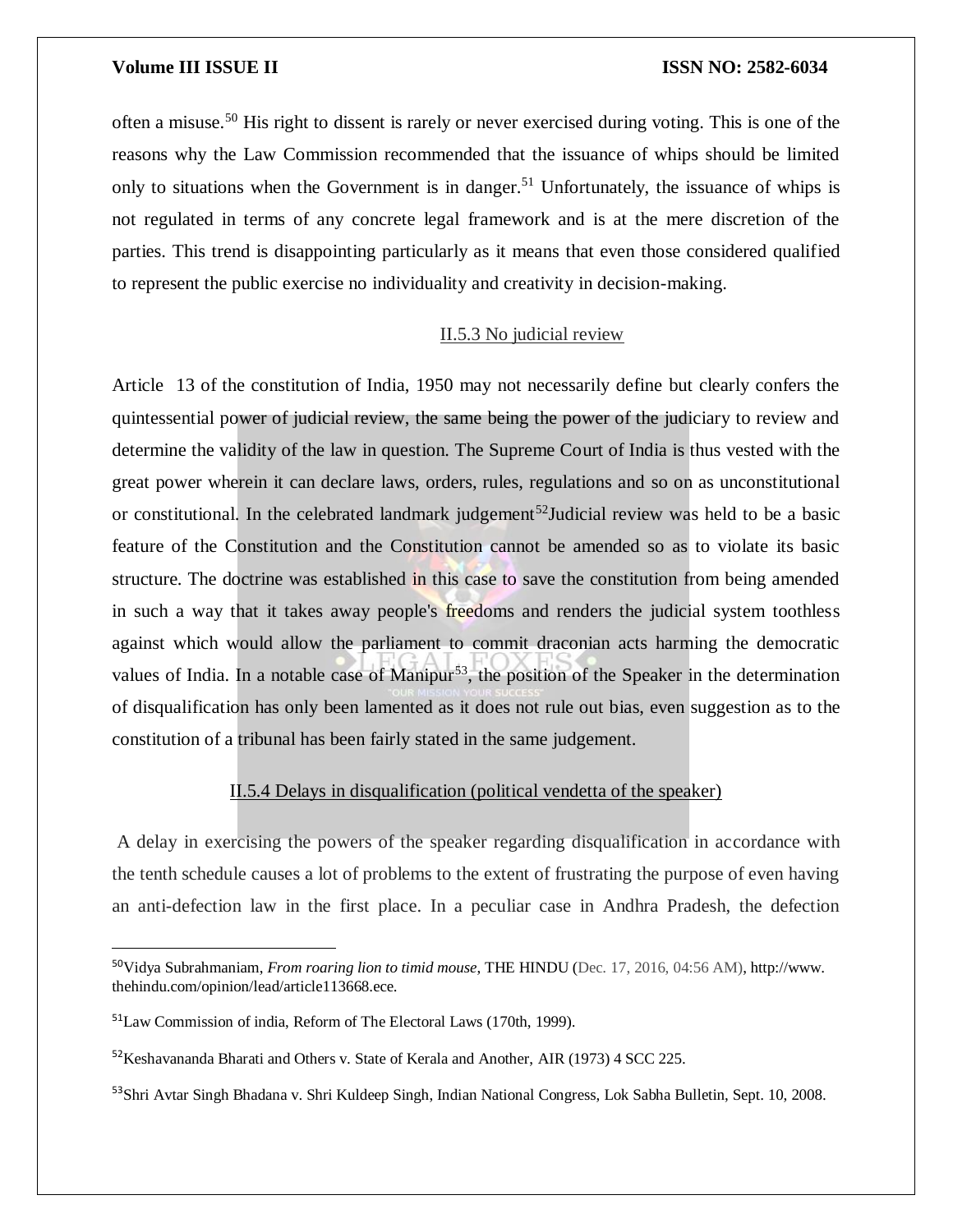petitions kept on being delayed till the end of the very term in the Assembly in 2019. In a conference, Andhra Pradesh Legislative Assembly Speaker Tammineni Sitaram rightly remarked, "In some States, the presiding officer (Speaker) did not take up petitions filed under the anti-defection law for five years, leading to the natural death of petitions with the dissolution of the House". Failure to decide timely has even led to these 'disqualified' members becoming ministers. Pending disqualified petitions, what if these allegedly disqualified members become ministers, as it usually happens. On the other hand, pending disqualification for a long time, they are at continuous threat of consequences which affects their ability to perform efficiently with freedom if they're eventually given clean chit $^{54}$ .

# PART III

# Suggestions & Concluding Remarks

Having elucidated in detail the problems plaguing the anti-defection law, the following are some suggestive measures to counter the menace.

# III.1 An alternative mechanism- in light of constitutional morality

Considering the lacuna in the existing defection law, a possible way out can be procedural guidelines to aid the decision making of the speaker in this regard, the position in the Kihoto case<sup>55</sup>must be taken into consideration. The opinion that the speaker is a respectable member as per the parliamentary traditions, in light of the constitutional morality principle the concern can also be reconciled by effective guidelines issued to the speaker- by means of judicial pronouncement which would then be reflected in spirit in an all-encompassing binding parliamentary law. This is even manifested in the way Article 191 functions- for instance, clause 1 postulates a two-fold requirement for disqualification in terms of authorities to ensure fairness, the same should be extended to clause 2, considering the aspect that comparatively clause 1 is

<sup>54</sup>Team @ Law Times Journal, *Meaning and Relevance of Anti- Defection Law,* LAW TIMES JOURNAL (Feb.11, 2021, 12:00 PM), http://lawtimesjournal.in/meaning-and-relevance-of-anti-defection-law/.

<sup>55</sup>Kihoto Hollohan v. Zachillhu, 1992 SCR (1) 686.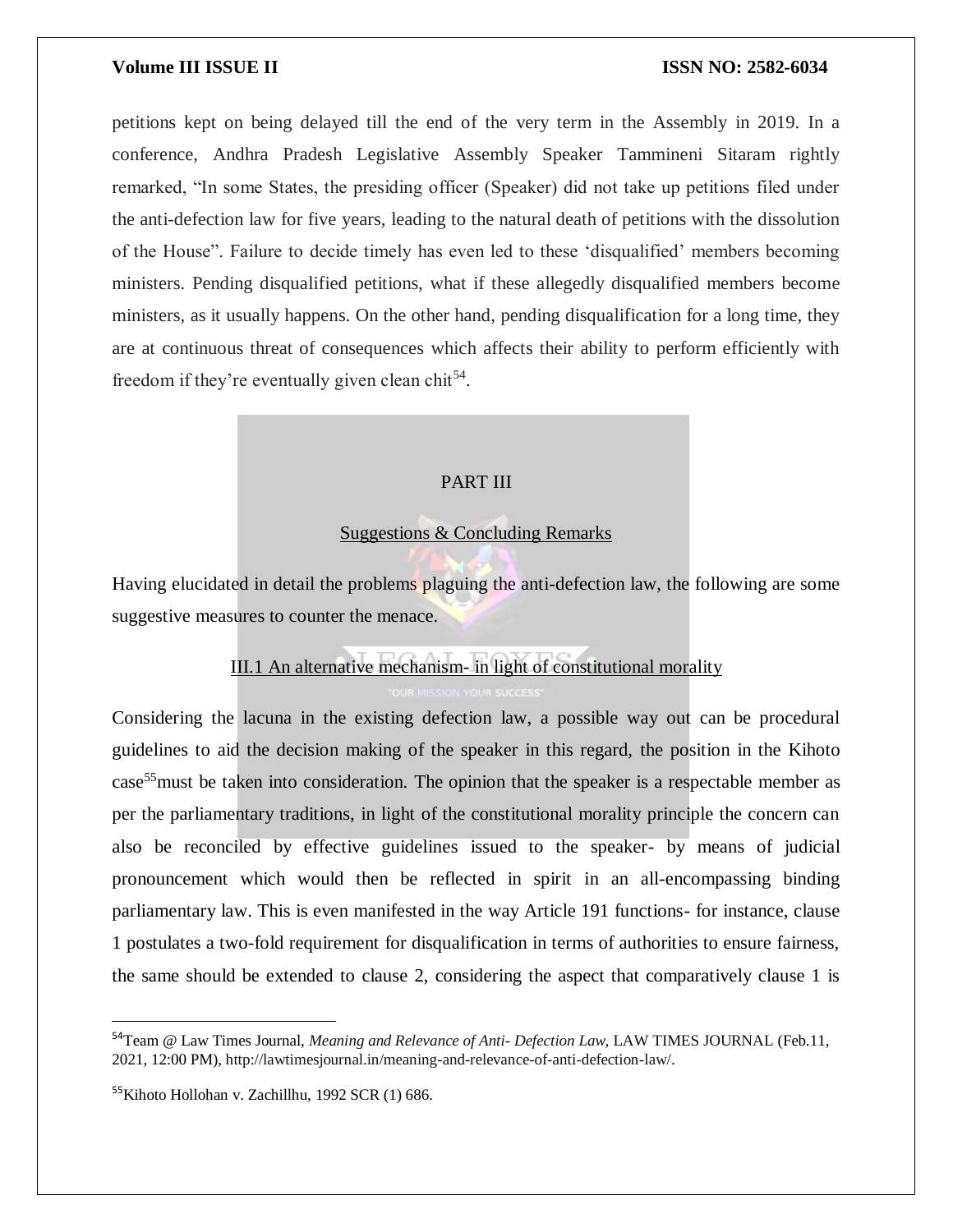more objective inherently- thus the same rationale will ensure objectivity in clause 2. One of the fundamental principles of constitutional morality has been the need to preserve the faith of the people in public institutions- the same must be aptly preserved with changing times.<sup>56</sup> Thus, alternative measures can be to understand that the role of the speaker need not be entirely demolished but assistance and aid in the form of guidelines to effectively discharge the same can definitely be given.

# III.2 On the issue of the whip & curbing dissent:

The propositions by Tewari<sup>57</sup> on the "whip" issue are similar to the recommendations made by the Dinesh Goswami Committee on Electoral Reform<sup>58</sup> where it was suggested that disqualification must be imposed only in cases of vote of confidence or no-confidence motions. The solution deals with a constitutional amendment to limit the scope of Paragraph 2(1)(b).To the extent only if a member dissents against a whip issued in the motion

1. expressing confidence or want of confidence in the Council of Ministers,

2. for an adjournment of the business of the House,

3. in respect of financial matters under articles 113 to 116 and articles 203 to 206

4. Money Bill

 $\overline{a}$ 

By circumscribing the ambit of disqualification, this bill seeks to create greater room for political and policy expression in Parliament. Such a law would liberate legislators from arbitrary whip powers which lead to loss of their membership except in cases where the life of the government is threatened by a no-confidence motion, money bills and crucial financial matters.<sup>59</sup>This measure would act as an effective countervailing approach to the flaws in the Kihoto Case.

<sup>&</sup>lt;sup>56</sup>Naz Foundation vs Govt Of NCT of Delhi, 160 DLT 277.

<sup>57</sup>Vidya Subrahmaniam, *From roaring lion to timid mouse*, THE HINDU (Dec. 17, 2016, 04:56 AM), http://www. thehindu.com/opinion/lead/article113668.ece.

<sup>58</sup>Dinesh Goswami Committee, Report of The Committee on Electoral Reforms (1990)

<sup>59</sup>B. Venkatesh Kumar, *Anti-Defection Law: Welcome Reforms*, 38 EPW 1838 (2003)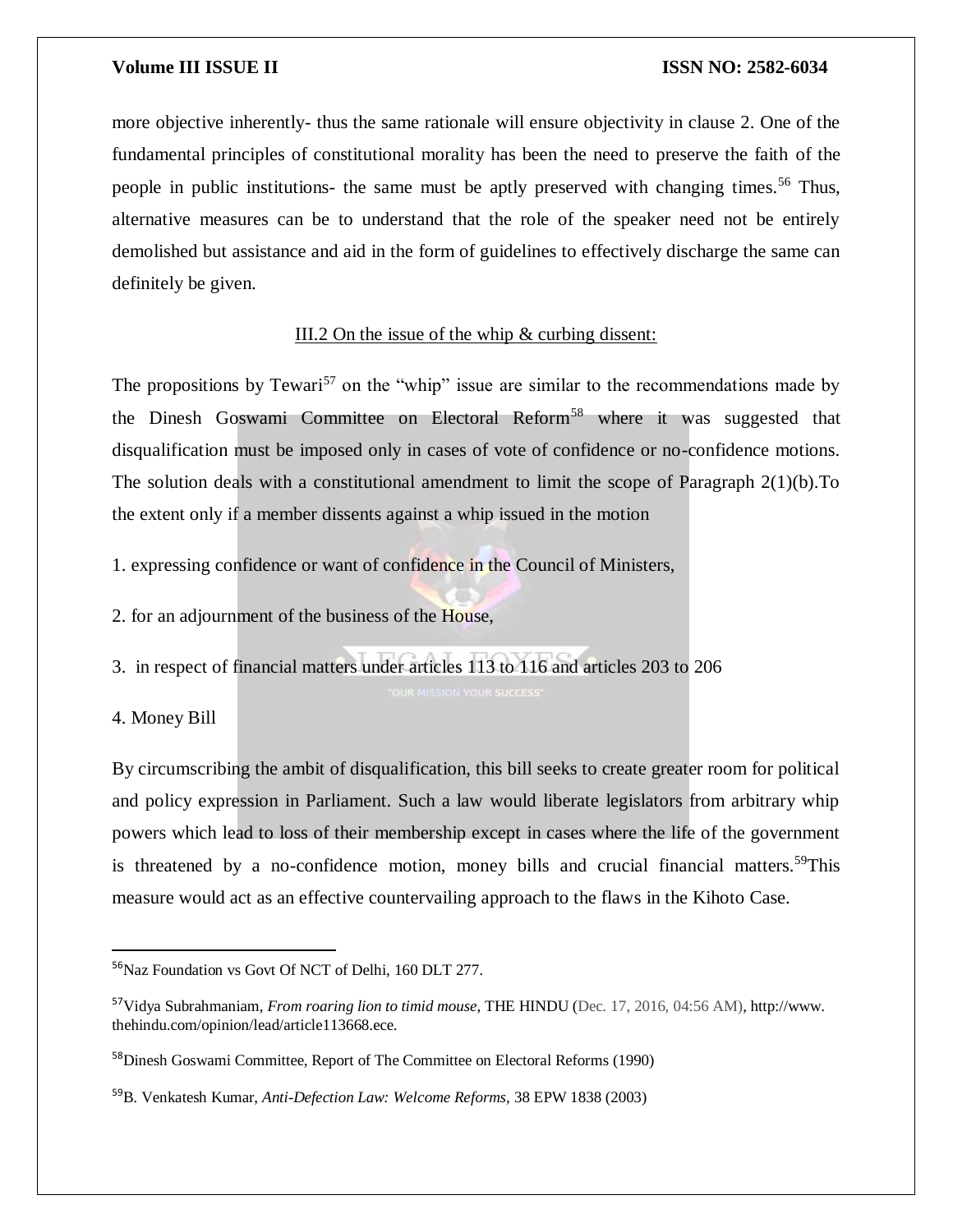The Law Commission of India<sup>60</sup>has suggested an alternate solution that regulations on the issuing of whips be allowed in cases where the existence of the government was under threat.<sup>61</sup> This recommendation is at odds with Tewari's suggestions and observations of the Goswami Committee Report. The difference is that while the Tewari (in line with the Goswami Committee Report too), implicitly allows a whip to be issued in any case, it recommends that penalty by way of disqualification can only be imposed in limited circumstances. However, the Law Commission Report aims to restrict the very issuance of whips. Although, both the measures on a superficial understanding look conducive, the authors opine to the extent of the infringement of parliamentary independence, the Law Commission report fails to put forth a suggestion which deals with that aspect effectively. This can even be explained as the position put forth in the American jurisprudence which states that the associational rights vested in a political organization allow it to formulate its own rules of procedure and impose punishment for violating them.<sup>62</sup>. Any restriction on the issuance of a whip can amount to curtailment of the said rights to administer its own internal affairs. India too should allow political parties to initiate internal disciplinary proceedings for dissenting against a whip. It is more of an internal disciplinary matter and can be changed for the better in a like manner. In the light of this, it is the contention of the authors that Tewari's solution is more tenable and conducive. Drawing a difference between a normal vote of dissent and a dissent in terms of a no-confidence motion is an essential feature of this solution. The different implications of the two actions make it more compelling to deal with them differently. This would effectively counter the menace as well as keep stability intact.

# III.3 On the issue of the powers of the speaker:

The speakers do not have to meet any particular educational qualification requirements and this might create problems in understanding the case and they might fail in their decisions. Multiple committees recommended that the power should be vested in the election commission, president

 $^{61}$ *Id.* at 56.

<sup>60</sup>law Commission of india, Reform of The Electoral Laws (170th, 1999).

<sup>62</sup>Michael Stokes, *When freedoms conflict: Party discipline and the First Amendment*, 11 J. L. & Pol. 751, 753 (1995).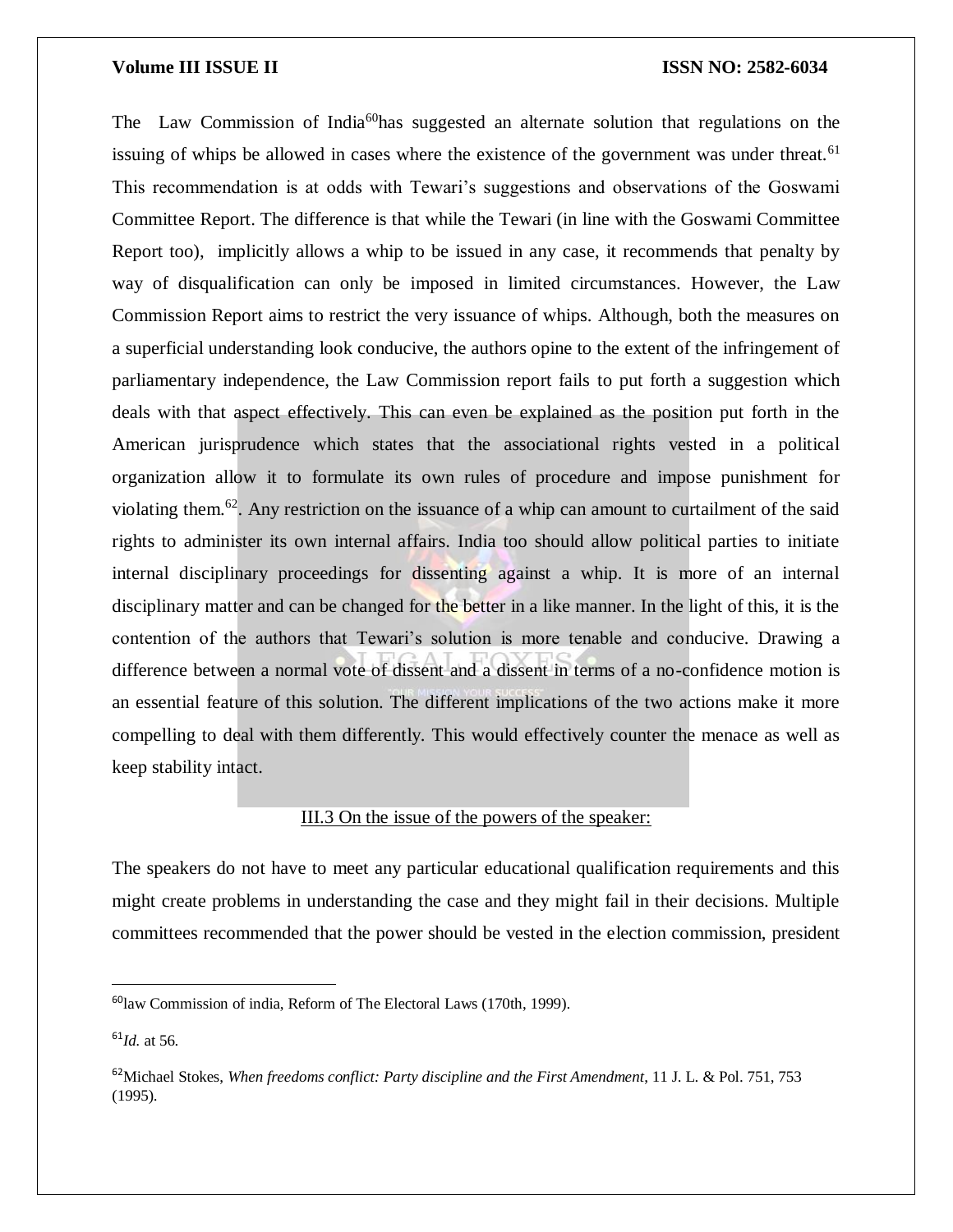$\overline{\phantom{a}}$ 

or governor and not speaker as chances of bias are greater. It is also necessary to establish additional qualifications for the speaker in the way of education also. In the case of Keisham Meghachandra Singh v. The Hon'ble Speaker Manipur Legislative Assembly,  $63$ it was held that the question of whether disqualification petitions ought to be entrusted to a Speaker as a quasijudicial authority while he de facto continues to belong to a particular political party needs to be reconsidered, and the Hon'ble Court suggested that the Parliament consider amending the Constitution to substitute the Speaker as the arbiter with a permanent Tribunal headed by a retired Supreme Court Judge or a retired Chief Justice of a High Court, to decide such disputes more swiftly and impartially. This, they emphasized, would give real teeth to the provisions contained in the Tenth Schedule and its vital role in the bonafide functioning of our democracy. It was also suggested that the petitions for disqualifications be decided within a reasonable amount of time and should not be kept pending for long durations. The implementation of this would go a long way in preventing misuse of the powers of the Speaker. Amending the law and providing a time-bound mechanism would definitely enhance the accountability of the speaker in this regard.

# IV. SUGGESTIVE MEASURES AND CIRCUMSTANCES OF OTHER NATIONS

It's necessary to curb the issue of political defection in India, solutions can not be only relied from the committee reports, but rather can be considered from other nations and commonwealth countries, as defection is not only a problem native to India.

### BANGLADESH

In Bangladesh, for example, the constitutional provisions with regard to political defections are stringent and often called "dispute".<sup>64</sup> If any dispute arises as to whether a member of Parliament

<sup>&</sup>lt;sup>63</sup>Keisham Meghachandra Singh v. The Hon'ble Speaker Manipur Legislative Assembly, Civil Appeal No. 547 Of 2020.

<sup>&</sup>lt;sup>64</sup>BANGLADESH CONSTI. arts. 70 and 66(4); The Members of Parliament (Determination of Dispute) Act, 1980, rule 178(1),(2) and (4), No.1, Acts of Parliament, 1981 (Bangladesh).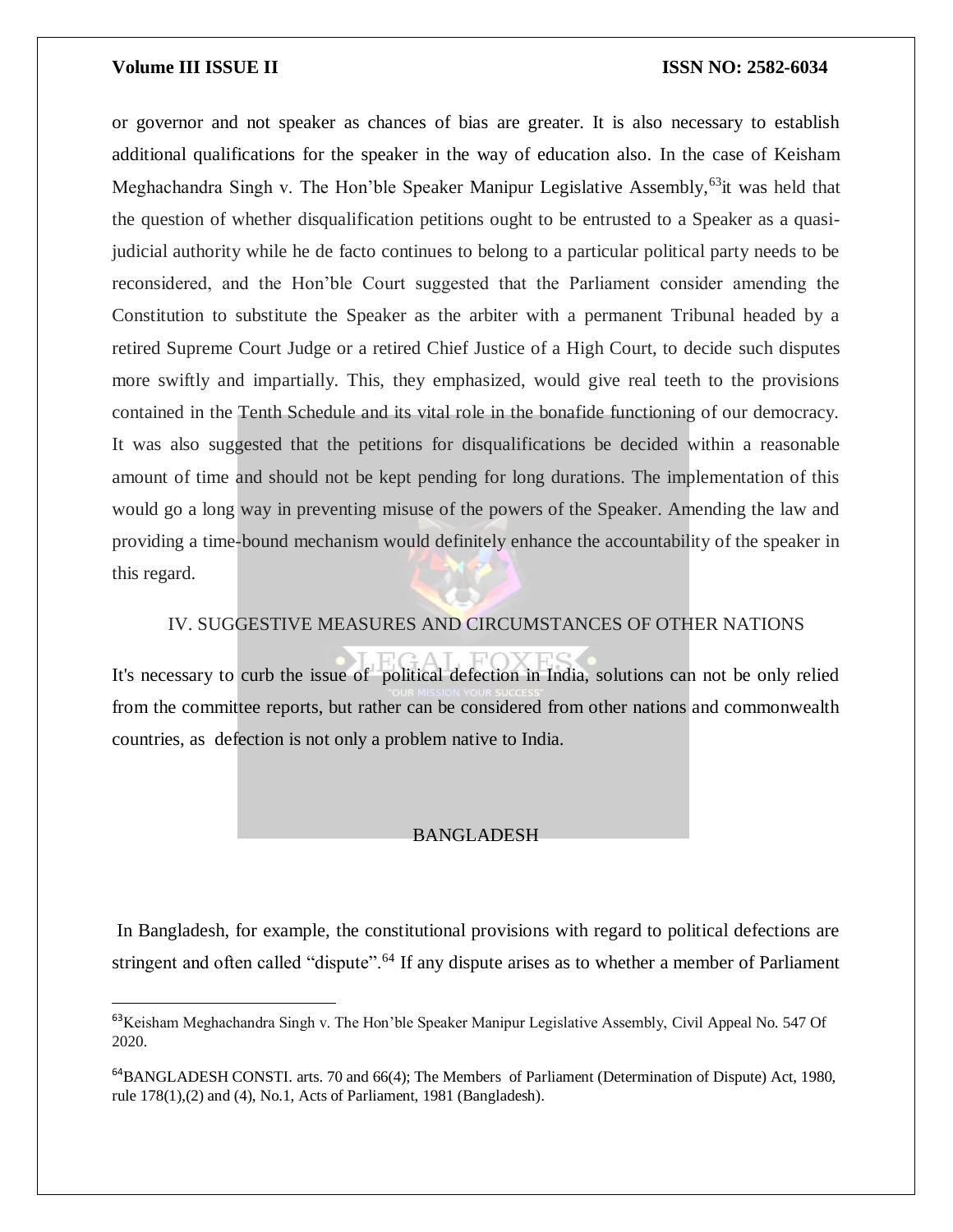has become the subject of clutches of condition in Article 70, the dispute is referred to the Election Commission to adjudge it finally and conclusively. The grounds for such reference of the member are either of the two: (a) being present in Parliament abstains from voting or (b) absents himself from any sitting of Parliament, in contravention to the directions of the party to which he actually belonged, he shall be deemed to have voted against that party.<sup>65</sup> It is provided that the Election Commission must give full effect to the provisions of clause (4) of Article 66 of the Constitution.<sup>66</sup> The reference of such a member has to be made by the speaker as suo-moto provisions do not exist. Any person or a member of the House can file a petition for disqualification against another member under the Members of Parliament (Determination of Dispute) Act, 1980 and under article 66(4) of the Constitution. If the decision of the Election Commission (within a fixed period as provided in the act) is that the member has become disqualified or should vacate his seat, as the case may be, the member ceases to be a member of Parliament. Once the decision is given by the Election Commission, it is final and no appeal lies thereafter. The most notable aspect is that even the speaker and deputy speaker receive no exemptions from the rules they are part of the parties they originally belonged to unless a dispute arises and the same is determined by the Election Commission otherwise.

# **•LEGAL FOXES**

# SRI LANKA

The same is well-established in Sri Lanka where similar powers have been given to the Supreme Court. The constitution<sup>67</sup> provides for the Anti-defection Law in a manner that when a member ceases by way of resignation, expulsion or otherwise, to be a member of a recognized political party or independent group on whose nomination paper his name appeared at the time of his becoming such member of Parliament, his seat becomes vacant upon the expiration of a period of *one month* from the date of his ceasing to be such a member. However, in case of expulsion of a

<sup>65</sup>BANGLADESH CONSTI. art.70, cl. 1.

<sup>&</sup>lt;sup>66</sup>The Member of Parliament (Determination of Dispute) Act, 1980, No.1, Acts of Parliament, 1981 (Bangladesh).

<sup>67</sup> SRI LANKA CONSTI. art. 99, cl. 13.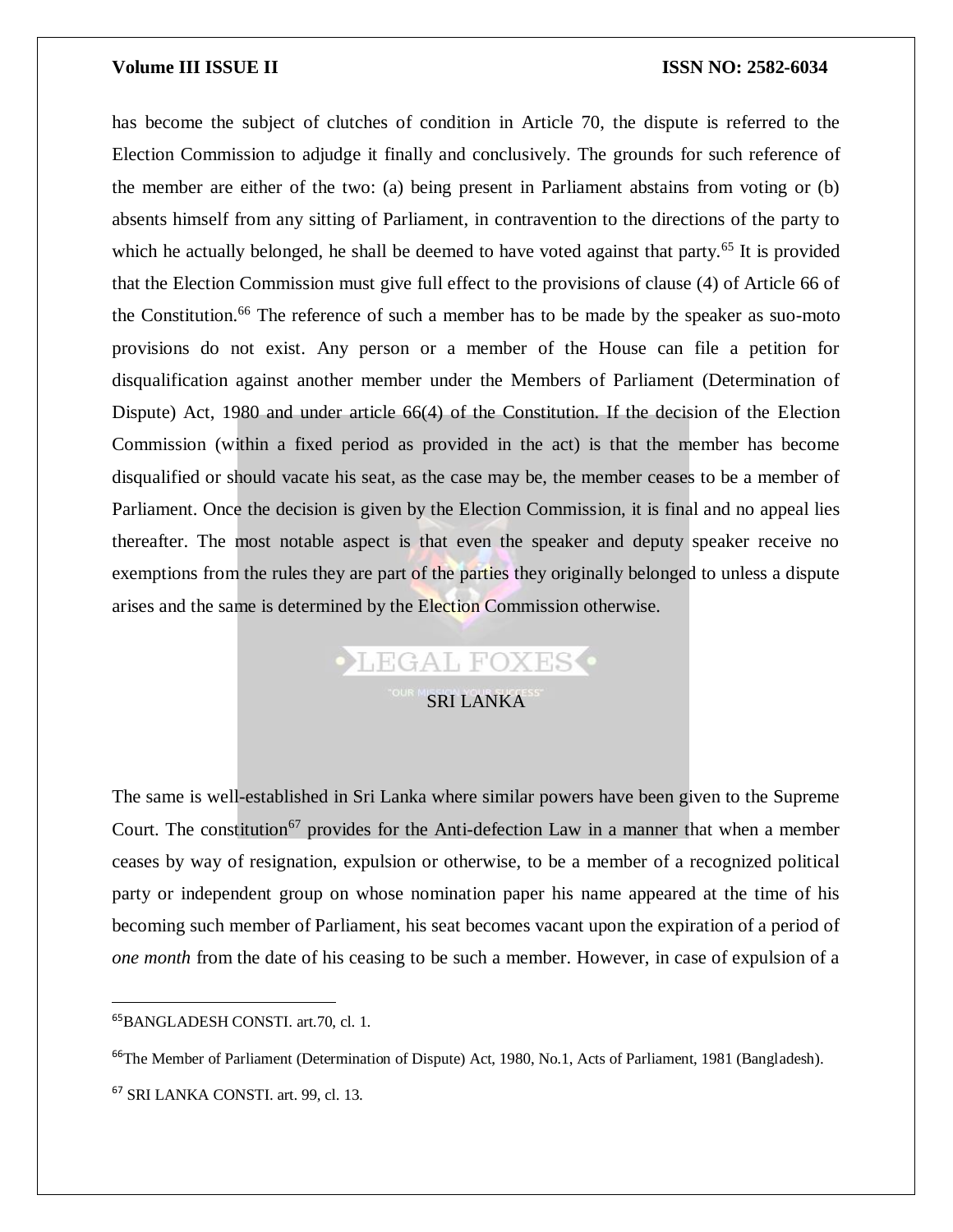member, his seat shall not become vacant if prior to the expiration of the said period of one month he applies to the Supreme Court by petition in writing, and the Supreme Court upon such application determines that such expulsion was invalid. Such petition shall be inquired into by three judges of the Supreme Court who shall make their determination within two months of the filing of such petition. The vacancy shall occur from the date of such determination by the Supreme Court. Thus, the law subtly provides a check by means of the Supreme Court.

Conclusively, the innate efficiency of the system is measured not by "what the mechanisms are" but by how the people respond to it, which in itself is a very essential facet of popular democracy.<sup>68</sup>

# UGANDA

Ensuring people also have a role to play in this procedure can be a way out, for instance, in Uganda, political defections in Uganda are not legally allowed. Article  $83(1)(g)$  of the Constitution of the Republic of Uganda, 1995<sup>69</sup> provides that any member of Parliament who leaves the political party of which he stood as a candidate for election to Parliament and vacation of the seat by an independent member. Article 60 of the Constitution of the Republic of Uganda, 1995 further empowers people to adopt a political system by referendum- to ensure fairness in the procedure<sup>70</sup>. But how far is this practicable in India is a question open for deliberation.

# UNITED KINGDOM

 $\overline{a}$ 

 $70$  Constitution of Republic of Uganda, 1995, https://www.ilo.org/dyn/natlex/docs/ELECTRONIC/44038/90491/F206329993/UGA44038.pdf.

<sup>68</sup> S.G. Jaisinghani v. Union of India and Ors, (1967) 2 SCR 703.

<sup>&</sup>lt;sup>69</sup>Constitution of Republic of Uganda, 1995, https://www.ilo.org/dyn/natlex/docs/ELECTRONIC/44038/90491/F206329993/UGA44038.pdf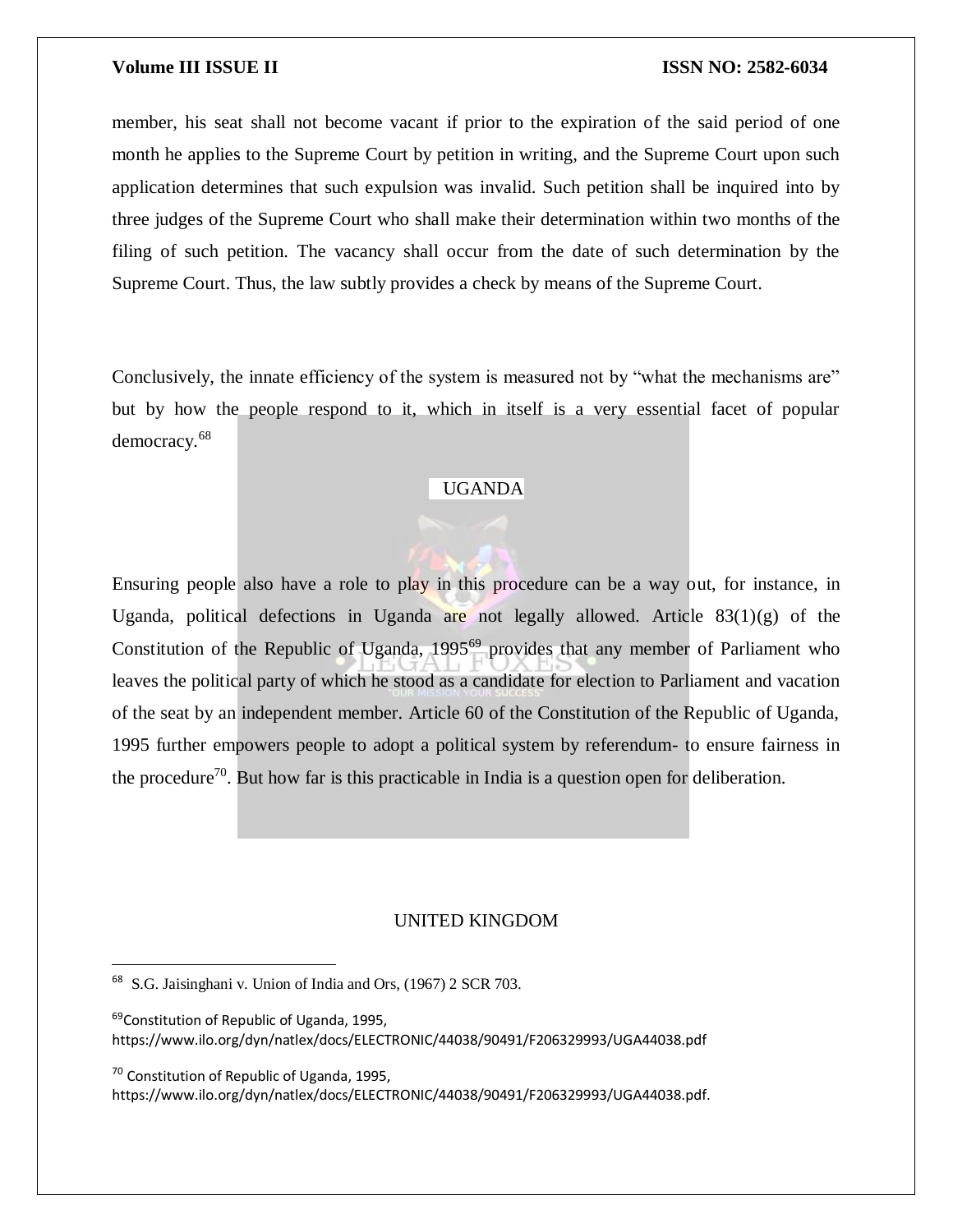Another model that is often followed to deal with the issue of defection is not having an antidefection law, for instance, in the United Kingdom, there are no laws or Standing Orders requiring members to register the party of which they are members or providing for any consequences if a member changes the party, even if they change party resignation is not required. Similarly, if a member is expelled from his party they would retain their seat. Seating in the House is governed by convention but such a member would normally sit separately from party members.<sup>71</sup>

### CANADA

Similarly in Canada, there is no reference to the term 'defection' in the Constitution, the Standing Orders of the House of Commons or the Rules of the Senate. Public accountability and parliamentary spirit are well embedded in the Canadian parliamentary culture. The consequential changes in the seating are made by the Whip with a piece of subsequent information to the speaker. Similarly, if a member is expelled from his party or chooses to leave to sit as an independent, then the Speaker reassigns a new seat to the member. Where a member decides to cross the floor and sit with another party, his new party whip determines the seating arrangement for him. Every time the member announces his decision before the House and Speaker accordingly changes the seating in the appropriate way as possible. A split is deemed to have taken place when members request the Speaker to change the seating arrangements in the House so that they may sit opposite their former party or outside the bloc of seats reserved for it. The Senate is not an elected chamber. therefore,they need not necessarily belong to a political party. They can change their political affiliation after their appointment, and during their tenure in the Senate or remain independent.<sup>72</sup>

 $\overline{a}$ 

 $71$  https://eparlib.nic.in/bitstream/123456789/58674/1/Anti\_Defection\_Law.pdf

<sup>&</sup>lt;sup>72</sup> The Rules of the Senate have referred only to 'Government' and 'Opposition' and not distinguished on the basis of political parties. In 2002, the Senate adopted a report to accord official recognition to parties that are registered as parties under the Canada Elections Act at the time that recognition is sought in the Senate and have at least five members in the Senate.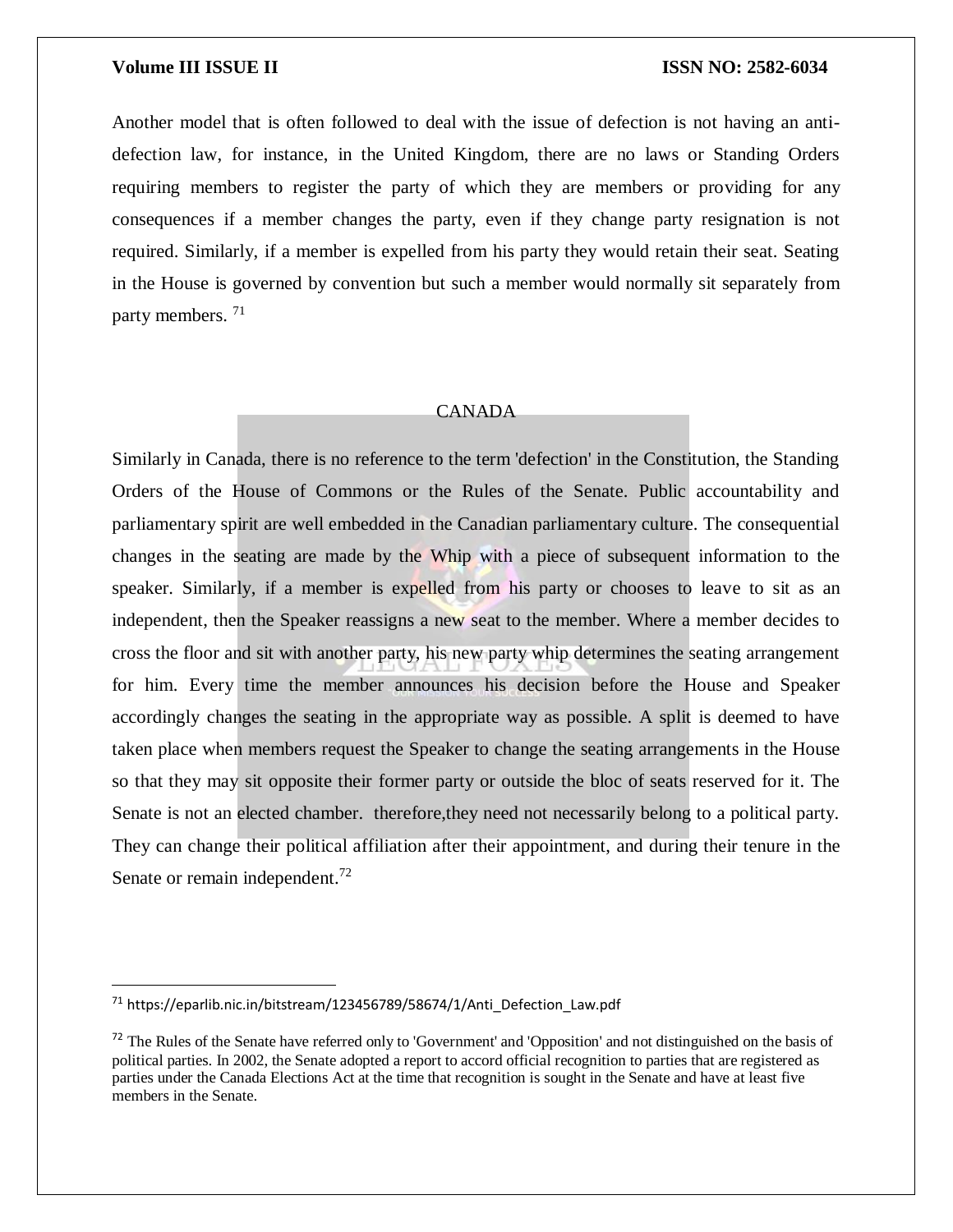# PAKISTAN

One really notable model in this regard is that of Pakistan. The Constitution of Pakistan<sup>73</sup> lays down the grounds of defection on which a member of a Parliamentary Party in a House is disqualified. It provides for two clauses pertaining to a member of a parliamentary party composed of a single political party in a House- the first part postulates resignation while the second clause postulates voting in contravention to directions of the party however the same is limited by three-pointers herein- (i) election of the Prime Minister or the Chief Minister, (ii) a vote of confidence or a vote of No-confidence, or (iii) a Money Bill. It is the head of the political party from which he has defected to forward a copy of the declaration to the Presiding Officer and the member concerned. However, a reasonable opportunity is to be afforded to such a member by the former. The Presiding Officer of the House then refers it to the Chief Election Commissioner, who forwards the declaration before the Election Commission for its decision with a confirmation as a means of acknowledgement within 30 days of receipt. Where the Election Commission confirms such a declaration, the member ceases to continue as a member of the house. An appeal can be filed to the Supreme Court within 30 days of such an order. Therefore, not only is this model effective but is also in line with the suggestions of the authors above in all respects regarding review, having a definite time frame and most importantly the grounds is limited to only a few.

Furthermore, India has a parliamentary model of governance suitably coupled with the principles of federalism and judicial independence to have an all-encompassing *"Checks- and- balances"* system as no organ of governance is supreme. However, the independence of each of these organs should always be granted to an extent that there is no "fear" or "limitation" in the free discharging of obligations. Thus, measures that would absolutely limit parliamentary independence would not go a long way in the country, however, it is equally important to check

<sup>73</sup>PAKISTAN CONST. art. 63, cl. A.

 $\overline{a}$